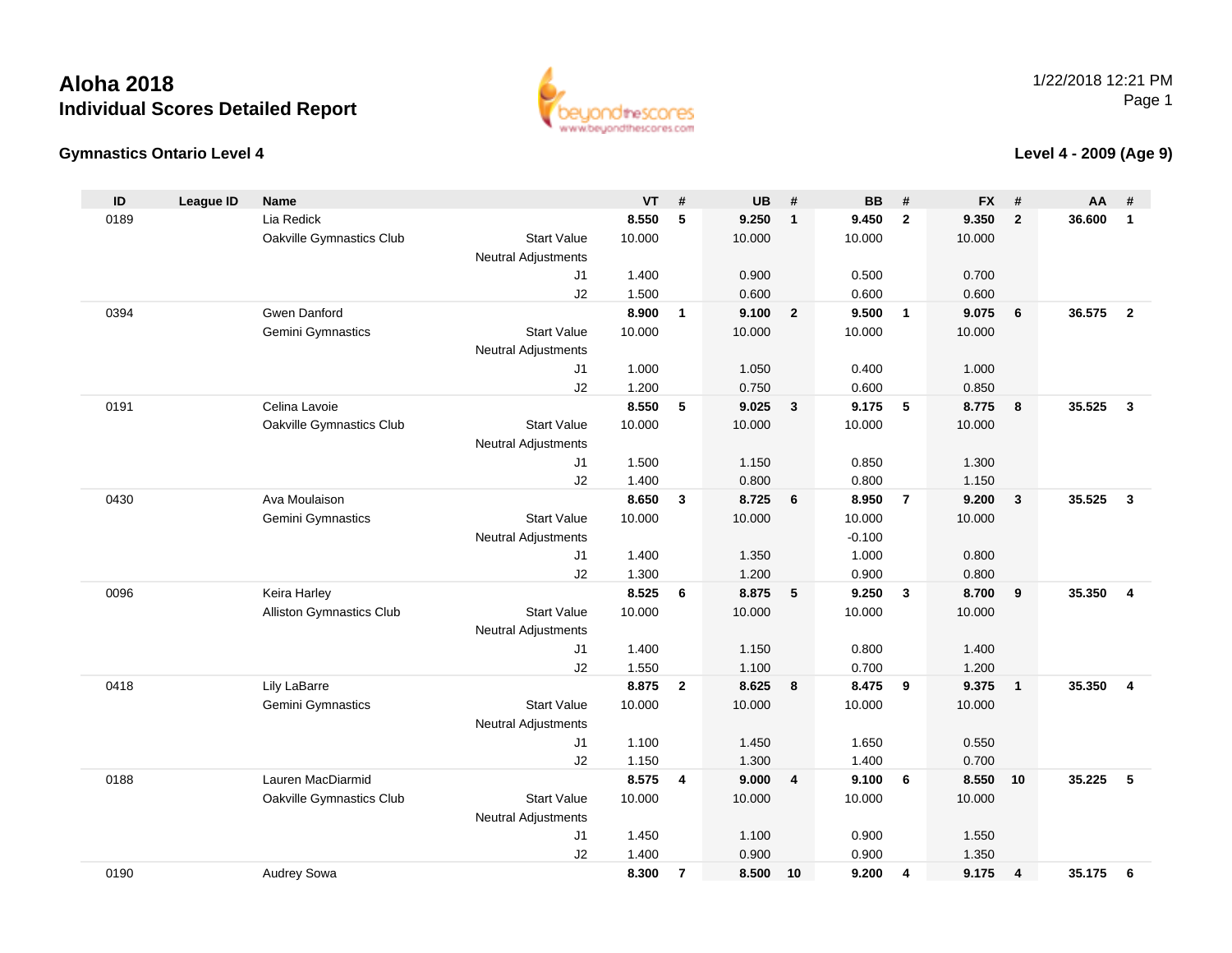

|      | Oakville Gymnastics Club          | <b>Start Value</b><br><b>Neutral Adjustments</b> | 10.000 |                | 10.000   |                | 10.000 |    | 10.000 |                |        |                |
|------|-----------------------------------|--------------------------------------------------|--------|----------------|----------|----------------|--------|----|--------|----------------|--------|----------------|
|      |                                   | J1                                               | 1.700  |                | 1.700    |                | 0.900  |    | 0.850  |                |        |                |
|      |                                   | J2                                               | 1.700  |                | 1.300    |                | 0.700  |    | 0.800  |                |        |                |
| 0476 | <b>Beth Chow</b>                  |                                                  | 8.050  | 8              | 8.700    | $\overline{7}$ | 9.175  | 5  | 9.125  | 5              | 35.050 | $\overline{7}$ |
|      | Gymnastics Mississauga            | <b>Start Value</b>                               | 10.000 |                | 10.000   |                | 10.000 |    | 10.000 |                |        |                |
|      |                                   | Neutral Adjustments                              |        |                |          |                |        |    |        |                |        |                |
|      |                                   | J1                                               | 1.800  |                | 1.500    |                | 0.800  |    | 0.950  |                |        |                |
|      |                                   | J2                                               | 2.100  |                | 1.100    |                | 0.850  |    | 0.800  |                |        |                |
| 0510 | Matteya Pajkovic                  |                                                  | 7.850  | 9              | 8.550 9  |                | 8.625  | 8  | 8.850  | $\overline{7}$ | 33.875 | 8              |
|      | Gymnastics Mississauga            | <b>Start Value</b>                               | 10.000 |                | 10.000   |                | 10.000 |    | 10.000 |                |        |                |
|      |                                   | Neutral Adjustments                              |        |                |          |                |        |    |        |                |        |                |
|      |                                   | J1                                               | 2.000  |                | 1.600    |                | 1.350  |    | 1.250  |                |        |                |
|      |                                   | J2                                               | 2.300  |                | 1.300    |                | 1.400  |    | 1.050  |                |        |                |
| 0568 | Kennedy Nash                      |                                                  | 8.300  | $\overline{7}$ | 8.400 11 |                | 8.300  | 10 | 7.700  | 11             | 32.700 | - 9            |
|      | <b>Infinity Gymnastics Centre</b> | <b>Start Value</b>                               | 10.000 |                | 10.000   |                | 10.000 |    | 10.000 |                |        |                |
|      |                                   | <b>Neutral Adjustments</b>                       |        |                |          |                |        |    |        |                |        |                |
|      |                                   | J <sub>1</sub>                                   | 1.600  |                | 1.700    |                | 1.800  |    | 2.200  |                |        |                |
|      |                                   | J2                                               | 1.800  |                | 1.500    |                | 1.600  |    | 2.400  |                |        |                |

#### **Gymnastics Ontario Level 4**

**Level 4 - 2008 (Age 10) A**

| ID   | League ID | <b>Name</b>                       |                            | $VT$ # |                         | <b>UB</b> | #                       | <b>BB</b> | #            | <b>FX</b> | # | $AA$ # |                |
|------|-----------|-----------------------------------|----------------------------|--------|-------------------------|-----------|-------------------------|-----------|--------------|-----------|---|--------|----------------|
| 0119 |           | Kylee McQueen                     |                            | 9.300  |                         | 9.375     | -1                      | 9.775     | $\mathbf 1$  | 9.150     | 4 | 37.600 |                |
|      |           | <b>Barrie Kempettes</b>           | <b>Start Value</b>         | 10.000 |                         | 10.000    |                         | 10.000    |              | 10.000    |   |        |                |
|      |           |                                   | <b>Neutral Adjustments</b> |        |                         |           |                         |           |              |           |   |        |                |
|      |           |                                   | J <sub>1</sub>             | 0.800  |                         | 0.550     |                         | 0.200     |              | 0.900     |   |        |                |
|      |           |                                   | J2                         | 0.600  |                         | 0.700     |                         | 0.250     |              | 0.800     |   |        |                |
| 0448 |           | Lily Sorrento                     |                            | 8.700  | 4                       | 8.975     | $\overline{\mathbf{3}}$ | 9.550     | $\mathbf{2}$ | 9.325     | 1 | 36.550 | $\overline{2}$ |
|      |           | <b>Gemini Gymnastics</b>          | <b>Start Value</b>         | 10.000 |                         | 10.000    |                         | 10.000    |              | 10.000    |   |        |                |
|      |           |                                   | <b>Neutral Adjustments</b> |        |                         |           |                         |           |              |           |   |        |                |
|      |           |                                   | J1                         | 1.200  |                         | 1.050     |                         | 0.500     |              | 0.650     |   |        |                |
|      |           |                                   | J2                         | 1.400  |                         | 1.000     |                         | 0.400     |              | 0.700     |   |        |                |
| 0544 |           | Erin Belcourt                     |                            | 9.150  | $\overline{\mathbf{2}}$ | 8.600     | - 9                     | 9.025     | 7            | 9.175     | 3 | 35.950 | 3              |
|      |           | <b>Infinity Gymnastics Centre</b> | <b>Start Value</b>         | 10.000 |                         | 10.000    |                         | 10.000    |              | 10.000    |   |        |                |
|      |           |                                   | <b>Neutral Adjustments</b> |        |                         |           |                         |           |              |           |   |        |                |
|      |           |                                   | J1                         | 0.800  |                         | 1.600     |                         | 1.000     |              | 0.850     |   |        |                |
|      |           |                                   | J2                         | 0.900  |                         | 1.200     |                         | 0.950     |              | 0.800     |   |        |                |
| 0492 |           | Abigail Hodgson                   |                            | 8.550  | 6                       | 8.675     | $\overline{7}$          | 9.175     | 5            | 9.175     | 3 | 35.575 | 4              |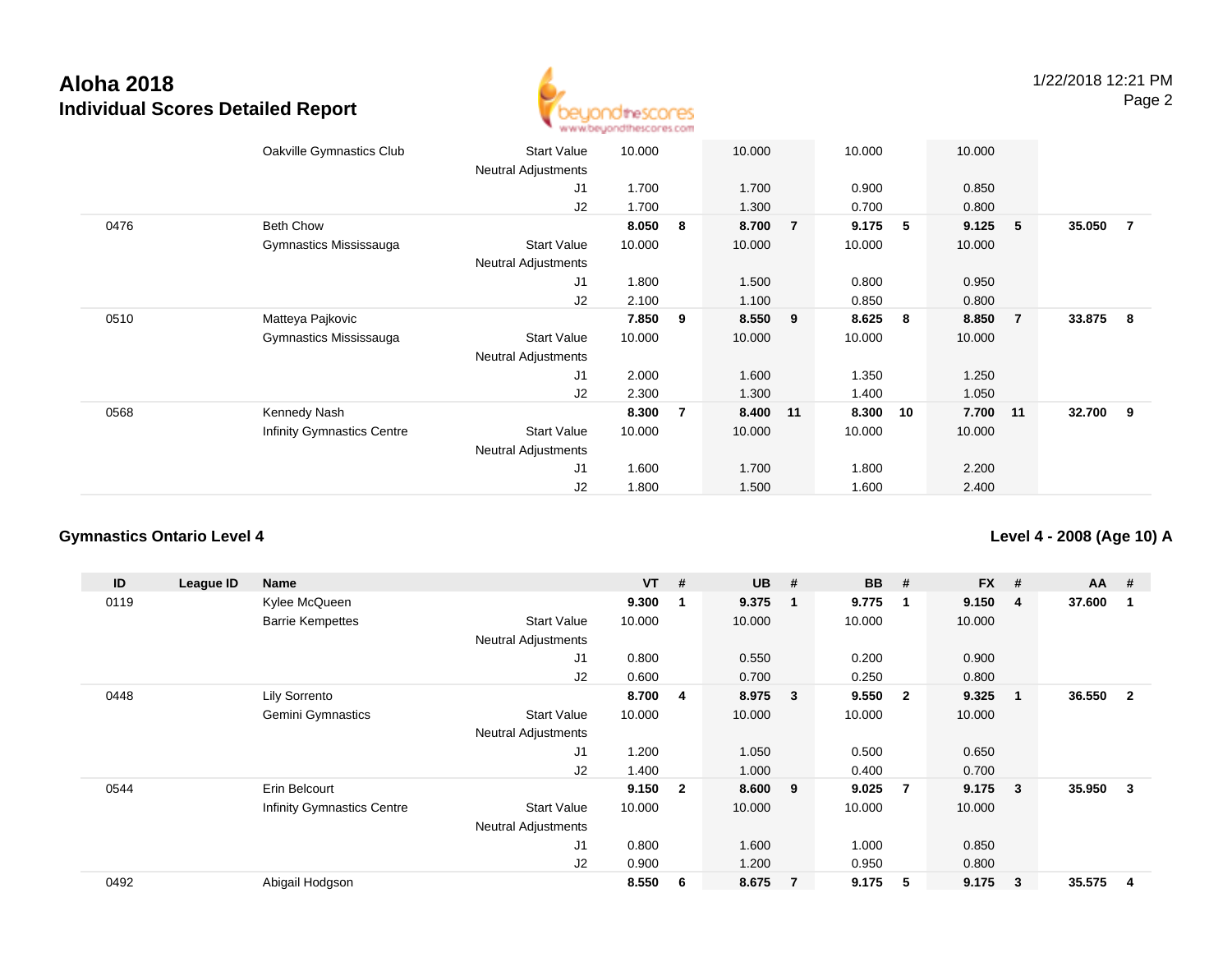

|      | Gymnastics Mississauga         | <b>Start Value</b>         | 10.000            |                | 10.000         |                         | 10.000         |                | 10.000         |                         |           |                 |
|------|--------------------------------|----------------------------|-------------------|----------------|----------------|-------------------------|----------------|----------------|----------------|-------------------------|-----------|-----------------|
|      |                                | <b>Neutral Adjustments</b> |                   |                |                |                         |                |                |                |                         |           |                 |
|      |                                | J1                         | 1.600             |                | 1.250          |                         | 0.800          |                | 0.750          |                         |           |                 |
|      |                                | J2                         | 1.300             |                | 1.400          |                         | 0.850          |                | 0.900          |                         |           |                 |
| 0482 | Tanya Echavarria               |                            | 8.625             | 5              | 8.850          | $\overline{\mathbf{4}}$ | 9.300          | $\mathbf{3}$   | 8.750          | $\overline{7}$          | 35.525    | -5              |
|      | Gymnastics Mississauga         | <b>Start Value</b>         | 10.000            |                | 10.000         |                         | 10.000         |                | 10.000         |                         |           |                 |
|      |                                | Neutral Adjustments        |                   |                |                |                         |                |                |                |                         |           |                 |
|      |                                | J1                         | 1.400             |                | 1.200          |                         | 0.800          |                | 1.300          |                         |           |                 |
|      |                                | J2                         | 1.350<br>8.100 11 |                | 1.100<br>9.100 |                         | 0.600          |                | 1.200          |                         | 35.475    |                 |
| 0094 | Adyson Rhynold                 |                            |                   |                |                | $\overline{2}$          | 9.100          | 6              | 9.175          | $\overline{\mathbf{3}}$ |           | $6\overline{6}$ |
|      | Alliston Gymnastics Club       | <b>Start Value</b>         | 10.000            |                | 10.000         |                         | 10.000         |                | 10.000         |                         |           |                 |
|      |                                | Neutral Adjustments        |                   |                |                |                         |                |                |                |                         |           |                 |
|      |                                | J1<br>J2                   | 1.800<br>2.000    |                | 0.800<br>1.000 |                         | 1.000<br>0.800 |                | 0.900<br>0.750 |                         |           |                 |
| 0021 | Tessa de Kruyff                |                            | 8.475             | $\overline{7}$ | 8.700          | 6                       | 8.825          | 8              | 9.200          | $\overline{2}$          | 35.200    | $\overline{7}$  |
|      | <b>Pulsars Gymnastics Club</b> | <b>Start Value</b>         | 10.000            |                | 10.000         |                         | 10.000         |                | 10.000         |                         |           |                 |
|      |                                | Neutral Adjustments        |                   |                |                |                         |                |                |                |                         |           |                 |
|      |                                | J1                         | 1.500             |                | 1.500          |                         | 1.050          |                | 0.800          |                         |           |                 |
|      |                                | J2                         | 1.550             |                | 1.100          |                         | 1.300          |                | 0.800          |                         |           |                 |
| 0567 | Karrington Nash                |                            | 8.400             | 9              | 8.400          | 10                      | 9.300          | $\mathbf{3}$   | 9.050          | $6\phantom{1}6$         | 35.150    | 8               |
|      | Infinity Gymnastics Centre     | <b>Start Value</b>         | 10.000            |                | 10.000         |                         | 10.000         |                | 10.000         |                         |           |                 |
|      |                                | <b>Neutral Adjustments</b> |                   |                |                |                         |                |                |                |                         |           |                 |
|      |                                | J1                         | 1.700             |                | 1.800          |                         | 0.650          |                | 0.900          |                         |           |                 |
|      |                                | J2                         | 1.500             |                | 1.400          |                         | 0.750          |                | 1.000          |                         |           |                 |
| 0461 | Ella Zamudio                   |                            | 8.550             | 6              | 8.225          | $-11$                   | 9.200          | $\overline{4}$ | 8.750          | $\overline{7}$          | 34.725    | 9               |
|      | Gemini Gymnastics              | <b>Start Value</b>         | 10.000            |                | 10.000         |                         | 10.000         |                | 10.000         |                         |           |                 |
|      |                                | <b>Neutral Adjustments</b> |                   |                |                |                         |                |                |                |                         |           |                 |
|      |                                | J1                         | 1.600             |                | 1.950          |                         | 0.800          |                | 1.350          |                         |           |                 |
|      |                                | J2                         | 1.300             |                | 1.600          |                         | 0.800          |                | 1.150          |                         |           |                 |
| 0570 | Chelsey Pongo                  |                            | 9.100             | $\mathbf{3}$   | 8.650          | 8                       | 7.825          | 10             | 9.075          | $\sqrt{5}$              | 34.650    | 10              |
|      | Infinity Gymnastics Centre     | <b>Start Value</b>         | 10.000            |                | 10.000         |                         | 10.000         |                | 10.000         |                         |           |                 |
|      |                                | <b>Neutral Adjustments</b> |                   |                |                |                         | $-0.100$       |                |                |                         |           |                 |
|      |                                | J1                         | 0.800             |                | 1.200          |                         | 2.000          |                | 1.000          |                         |           |                 |
|      |                                | J2                         | 1.000             |                | 1.500          |                         | 2.150          |                | 0.850          |                         |           |                 |
| 0105 | Maya Kilar                     |                            | 8.250             | 10             | 8.750          | 5                       | 8.075          | 9              | 8.475          | 9                       | 33.550 11 |                 |
|      | Alliston Gymnastics Club       | <b>Start Value</b>         | 10.000            |                | 10.000         |                         | 10.000         |                | 10.000         |                         |           |                 |
|      |                                | <b>Neutral Adjustments</b> |                   |                |                |                         |                |                |                |                         |           |                 |
|      |                                | J1                         | 1.700             |                | 1.200          |                         | 2.000          |                | 1.650          |                         |           |                 |
|      |                                | J2                         | 1.800             |                | 1.300          |                         | 1.850          |                | 1.400          |                         |           |                 |
| 0541 | <b>Charlotte Adams</b>         |                            | 8.450             | 8              | <b>X.XXX</b>   | $\sim$                  | 7.450          | 11             | 8.600          | 8                       | 24.500    | 12              |
|      |                                |                            |                   |                |                |                         |                |                |                |                         |           |                 |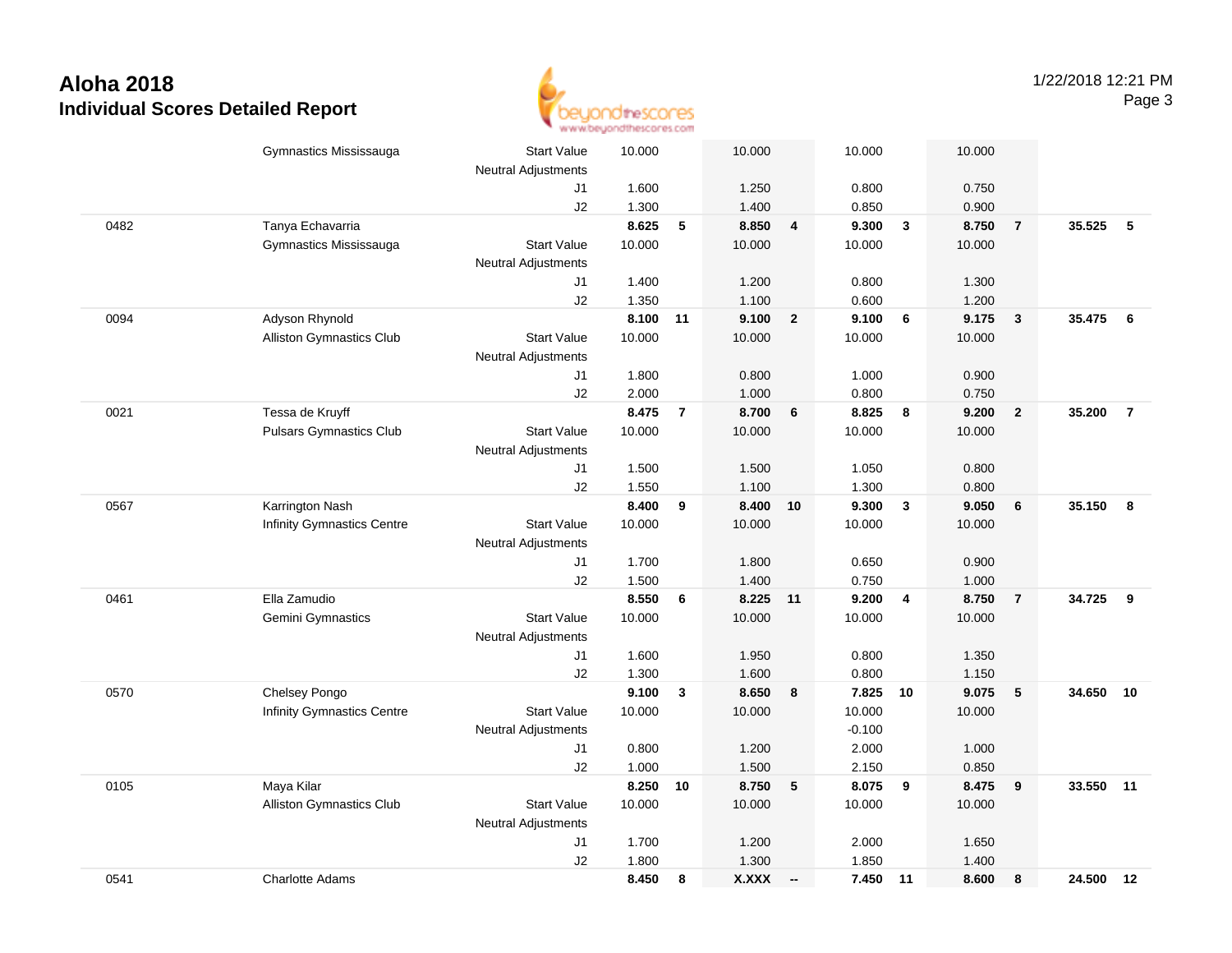

#### 1/22/2018 12:21 PMPage 4

| Infinity Gymnastics Centre | <b>Start Value</b>  | 10.000 | 10.000 | 10.000 |  |
|----------------------------|---------------------|--------|--------|--------|--|
|                            | Neutral Adjustments |        |        |        |  |
|                            | J1                  | 1.650  | 2.500  | .500   |  |
|                            | J2                  | .450   | 2.600  | .300   |  |

#### **Gymnastics Ontario Level 4**

**Level 4 - 2008 (Age 10) B**

| ID   | <b>League ID</b> | <b>Name</b>                    |                            | <b>VT</b> | #              | UB     | #              | <b>BB</b> | #                       | <b>FX</b> | #              | <b>AA</b> | #                       |
|------|------------------|--------------------------------|----------------------------|-----------|----------------|--------|----------------|-----------|-------------------------|-----------|----------------|-----------|-------------------------|
| 0391 |                  | Téa Cortez                     |                            | 8.575     | $\overline{7}$ | 9.525  | $\mathbf{1}$   | 9.575     | $\overline{\mathbf{1}}$ | 9.200     | $\mathbf{1}$   | 36.875    | $\mathbf{1}$            |
|      |                  | Gemini Gymnastics              | <b>Start Value</b>         | 10.000    |                | 10.000 |                | 10.000    |                         | 10.000    |                |           |                         |
|      |                  |                                | <b>Neutral Adjustments</b> |           |                |        |                |           |                         |           |                |           |                         |
|      |                  |                                | J1                         | 1.300     |                | 0.450  |                | 0.400     |                         | 0.850     |                |           |                         |
|      |                  |                                | J2                         | 1.550     |                | 0.500  |                | 0.450     |                         | 0.750     |                |           |                         |
| 0032 |                  | Evelyn Gebauer                 |                            | 9.450     | $\mathbf{1}$   | 9.200  | $\overline{2}$ | 9.250     | - 6                     | 8.900     | 6              | 36,800    | $\overline{2}$          |
|      |                  | <b>Pulsars Gymnastics Club</b> | <b>Start Value</b>         | 10.000    |                | 10.000 |                | 10.000    |                         | 10.000    |                |           |                         |
|      |                  |                                | <b>Neutral Adjustments</b> |           |                |        |                |           |                         |           |                |           |                         |
|      |                  |                                | J <sub>1</sub>             | 0.600     |                | 0.900  |                | 0.650     |                         | 1.200     |                |           |                         |
|      |                  |                                | J2                         | 0.500     |                | 0.700  |                | 0.850     |                         | 1.000     |                |           |                         |
| 0468 |                  | <b>Charlize Beth</b>           |                            | 8.725     | 6              | 8.975  | $\mathbf{3}$   | 9.550     | $\overline{\mathbf{2}}$ | 9.175     | $\overline{2}$ | 36.425    | $\mathbf{3}$            |
|      |                  | Gymnastics Mississauga         | <b>Start Value</b>         | 10.000    |                | 10.000 |                | 10.000    |                         | 10.000    |                |           |                         |
|      |                  |                                | <b>Neutral Adjustments</b> |           |                |        |                |           |                         |           |                |           |                         |
|      |                  |                                | J1                         | 1.300     |                | 1.150  |                | 0.450     |                         | 0.900     |                |           |                         |
|      |                  |                                | J2                         | 1.250     |                | 0.900  |                | 0.450     |                         | 0.750     |                |           |                         |
| 0065 |                  | <b>Natalie Stimers</b>         |                            | 9.150     | $\overline{2}$ | 8.875  | $\overline{4}$ | 9.475     | 5                       | 8.800     | 8              | 36.300    | $\overline{\mathbf{4}}$ |
|      |                  | <b>Pulsars Gymnastics Club</b> | <b>Start Value</b>         | 10.000    |                | 10.000 |                | 10.000    |                         | 10.000    |                |           |                         |
|      |                  |                                | <b>Neutral Adjustments</b> |           |                |        |                |           |                         |           |                |           |                         |
|      |                  |                                | J1                         | 0.800     |                | 1.050  |                | 0.600     |                         | 1.300     |                |           |                         |
|      |                  |                                | J2                         | 0.900     |                | 1.200  |                | 0.450     |                         | 1.100     |                |           |                         |
| 0481 |                  | <b>Talia Evans</b>             |                            | 8.775     | 5              | 8.575  | $\overline{7}$ | 9.525     | $\mathbf{3}$            | 9.075     | $\mathbf{3}$   | 35.950    | 5                       |
|      |                  | Gymnastics Mississauga         | <b>Start Value</b>         | 10.000    |                | 10.000 |                | 10.000    |                         | 10.000    |                |           |                         |
|      |                  |                                | <b>Neutral Adjustments</b> |           |                |        |                |           |                         |           |                |           |                         |
|      |                  |                                | J1                         | 1.350     |                | 1.350  |                | 0.400     |                         | 0.850     |                |           |                         |
|      |                  |                                | J2                         | 1.100     |                | 1.500  |                | 0.550     |                         | 1.000     |                |           |                         |
| 0439 |                  | Siena Ramos                    |                            | 8.400     | 8              | 8.750  | 5              | 9.500     | $\overline{4}$          | 9.000     | $\overline{4}$ | 35.650    | 6                       |
|      |                  | Gemini Gymnastics              | <b>Start Value</b>         | 10.000    |                | 10.000 |                | 10.000    |                         | 10.000    |                |           |                         |
|      |                  |                                | Neutral Adjustments        |           |                |        |                |           |                         |           |                |           |                         |
|      |                  |                                | J1                         | 1.700     |                | 1.300  |                | 0.500     |                         | 1.100     |                |           |                         |
|      |                  |                                | J2                         | 1.500     |                | 1.200  |                | 0.500     |                         | 0.900     |                |           |                         |
| 0252 |                  | Alexis Sopha                   |                            | 8.825     | 3              | 8.700  | 6              | 8.975     | 8                       | 8.600     | 9              | 35.100    | $\overline{7}$          |
|      |                  |                                |                            |           |                |        |                |           |                         |           |                |           |                         |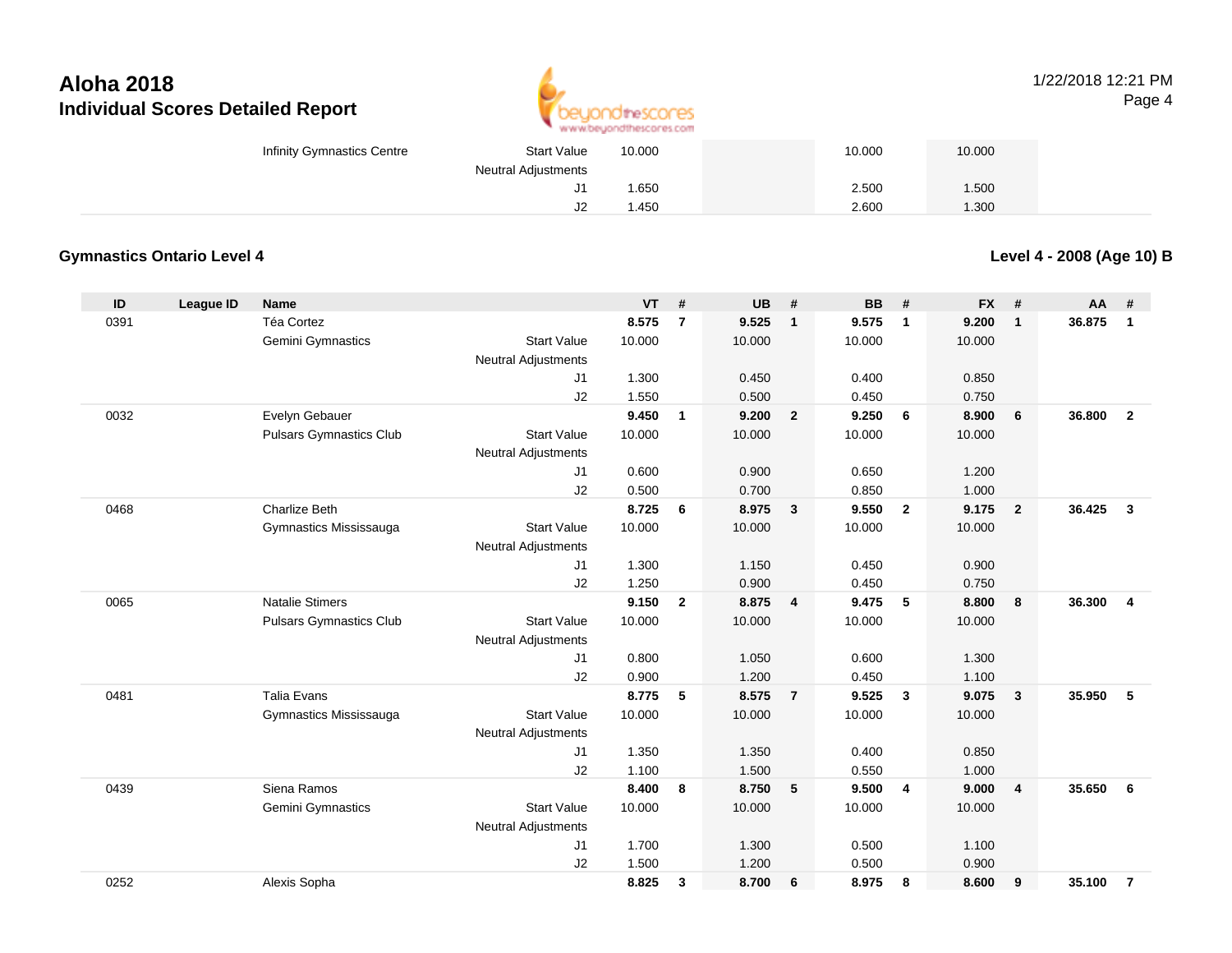

|      | Sault Ste Marie Gymnastics Club | <b>Start Value</b><br><b>Neutral Adjustments</b> | 10.000 |    | 10.000  |    | 10.000   |                | 10.000 |                |           |                         |
|------|---------------------------------|--------------------------------------------------|--------|----|---------|----|----------|----------------|--------|----------------|-----------|-------------------------|
|      |                                 | J1                                               | 1.150  |    | 1.500   |    | 0.950    |                | 1.450  |                |           |                         |
|      |                                 | J2                                               | 1.200  |    | 1.100   |    | 1.100    |                | 1.350  |                |           |                         |
| 0101 | Emma Orr                        |                                                  | 8.800  | 4  | 8.550   | 8  | 8.075    | 10             | 8.975  | 5              | 34.400    | $\overline{\mathbf{8}}$ |
|      | <b>Alliston Gymnastics Club</b> | <b>Start Value</b>                               | 10.000 |    | 10.000  |    | 10.000   |                | 10.000 |                |           |                         |
|      |                                 | <b>Neutral Adjustments</b>                       |        |    |         |    | $-0.100$ |                |        |                |           |                         |
|      |                                 | J1                                               | 1.300  |    | 1.400   |    | 1.650    |                | 1.100  |                |           |                         |
|      |                                 | J2                                               | 1.100  |    | 1.500   |    | 2.000    |                | 0.950  |                |           |                         |
| 0401 | <b>Brooke Gyarmati</b>          |                                                  | 7.900  | 9  | 8.250 9 |    | 9.175    | $\overline{7}$ | 8.800  | - 8            | 34.125 9  |                         |
|      | Gemini Gymnastics               | <b>Start Value</b>                               | 10.000 |    | 10.000  |    | 10.000   |                | 10.000 |                |           |                         |
|      |                                 | Neutral Adjustments                              |        |    |         |    |          |                |        |                |           |                         |
|      |                                 | J1                                               | 2.100  |    | 1.900   |    | 0.850    |                | 1.300  |                |           |                         |
|      |                                 | J2                                               | 2.100  |    | 1.600   |    | 0.800    |                | 1.100  |                |           |                         |
| 0076 | Katie Wooldridge                |                                                  | 7.725  | 10 | 7.925   | 10 | 8.800    | 9              | 8.850  | $\overline{7}$ | 33.300 10 |                         |
|      | <b>Pulsars Gymnastics Club</b>  | <b>Start Value</b>                               | 10.000 |    | 10.000  |    | 10.000   |                | 10.000 |                |           |                         |
|      |                                 | <b>Neutral Adjustments</b>                       |        |    |         |    |          |                |        |                |           |                         |
|      |                                 | J1                                               | 2.200  |    | 2.250   |    | 1.150    |                | 1.150  |                |           |                         |
|      |                                 | J2                                               | 2.350  |    | 1.900   |    | 1.250    |                | 1.150  |                |           |                         |
|      |                                 |                                                  |        |    |         |    |          |                |        |                |           |                         |

#### **Gymnastics Ontario Level 4**

**Level 4 - 2006 (Age 12) A**

| ID   | League ID | Name                          |                            | <b>VT</b> | #                       | <b>UB</b> | #              | <b>BB</b> | #              | <b>FX</b> | #            | $AA$ # |              |
|------|-----------|-------------------------------|----------------------------|-----------|-------------------------|-----------|----------------|-----------|----------------|-----------|--------------|--------|--------------|
| 0282 |           | Katelyn Bond                  |                            | 9.225     |                         | 9.300     | - 1            | 9.225     | 4              | 9.075     | $\mathbf{2}$ | 36.825 |              |
|      |           | Scarborough Gym Elites        | <b>Start Value</b>         | 10.000    |                         | 10.000    |                | 10.000    |                | 10.000    |              |        |              |
|      |           |                               | <b>Neutral Adjustments</b> |           |                         |           |                |           |                |           |              |        |              |
|      |           |                               | J1                         | 0.850     |                         | 0.800     |                | 0.750     |                | 0.950     |              |        |              |
|      |           |                               | J2                         | 0.700     |                         | 0.600     |                | 0.800     |                | 0.900     |              |        |              |
| 0494 |           | <b>Hareet Kaur-Gehlon</b>     |                            | 8.750     | $\overline{\mathbf{3}}$ | 8.275     | $\overline{7}$ | 9.650     | $\overline{2}$ | 9.325     | 1            | 36.000 | $\mathbf{2}$ |
|      |           | Gymnastics Mississauga        | <b>Start Value</b>         | 10.000    |                         | 10.000    |                | 10.000    |                | 10.000    |              |        |              |
|      |           |                               | <b>Neutral Adjustments</b> |           |                         |           |                |           |                |           |              |        |              |
|      |           |                               | J <sub>1</sub>             | 1.200     |                         | 1.750     |                | 0.300     |                | 0.700     |              |        |              |
|      |           |                               | J <sub>2</sub>             | 1.300     |                         | 1.700     |                | 0.400     |                | 0.650     |              |        |              |
| 0600 |           | Serena McMillen               |                            | 8.175     | 8                       | 8.450     | - 5            | 9.750     | $\mathbf 1$    | 8.925     | 3            | 35.300 | 3            |
|      |           | <b>High Flyers Gymnastics</b> | <b>Start Value</b>         | 10.000    |                         | 10.000    |                | 10.000    |                | 10.000    |              |        |              |
|      |           |                               | <b>Neutral Adjustments</b> |           |                         |           |                |           |                |           |              |        |              |
|      |           |                               | J1                         | 1.700     |                         | 1.500     |                | 0.300     |                | 1.100     |              |        |              |
|      |           |                               | J <sub>2</sub>             | 1.950     |                         | 1.600     |                | 0.200     |                | 1.050     |              |        |              |
| 0143 |           | Shannon Mardan                |                            | 8.275     | 7                       | 8.400     | - 6            | 9.550     | 3              | 8.825     | 5            | 35.050 | 4            |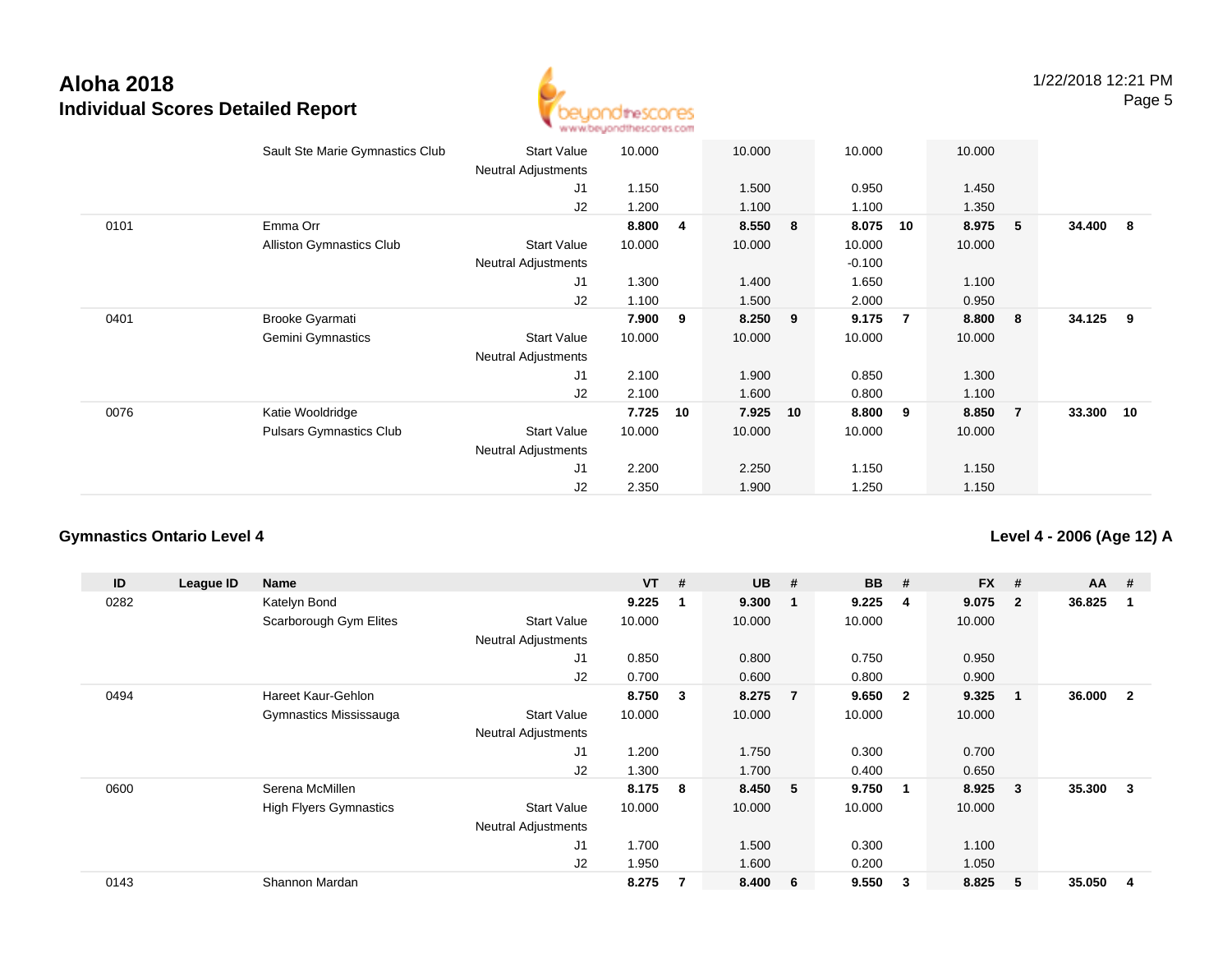

|      | <b>Birchmount</b>                 | <b>Start Value</b><br><b>Neutral Adjustments</b> | 10.000 |                         | 10.000   |                         | 10.000   |                 | 10.000 |                  |          |                |
|------|-----------------------------------|--------------------------------------------------|--------|-------------------------|----------|-------------------------|----------|-----------------|--------|------------------|----------|----------------|
|      |                                   | J1                                               | 1.600  |                         | 1.500    |                         | 0.500    |                 | 1.250  |                  |          |                |
|      |                                   | J2                                               | 1.850  |                         | 1.700    |                         | 0.400    |                 | 1.100  |                  |          |                |
| 0284 | Cahill Shadoff                    |                                                  | 9.100  | $\mathbf{2}$            | 8.925    | $\overline{2}$          | 8.200 10 |                 | 8.550  | $\boldsymbol{8}$ | 34.775 5 |                |
|      | Scarborough Gym Elites            | <b>Start Value</b>                               | 10.000 |                         | 10.000   |                         | 10.000   |                 | 10.000 |                  |          |                |
|      |                                   | <b>Neutral Adjustments</b>                       |        |                         |          |                         | $-0.100$ |                 |        |                  |          |                |
|      |                                   | J1                                               | 0.800  |                         | 1.050    |                         | 1.650    |                 | 1.550  |                  |          |                |
|      |                                   | J2                                               | 1.000  |                         | 1.100    |                         | 1.750    |                 | 1.350  |                  |          |                |
| 0286 | Emma-Bridget LeBlanc              |                                                  | 8.325  | 5                       | 8.250    | 8                       | 8.700    | 8               | 8.800  | $6\phantom{1}6$  | 34.075   | - 6            |
|      | Scarborough Gym Elites            | <b>Start Value</b>                               | 10.000 |                         | 10.000   |                         | 10.000   |                 | 10.000 |                  |          |                |
|      |                                   | <b>Neutral Adjustments</b>                       |        |                         |          |                         | $-0.100$ |                 |        |                  |          |                |
|      |                                   | J1                                               | 1.650  |                         | 1.700    |                         | 1.250    |                 | 1.300  |                  |          |                |
|      |                                   | J2                                               | 1.700  |                         | 1.800    |                         | 1.150    |                 | 1.100  |                  |          |                |
| 0499 | Ela Latincic                      |                                                  | 8.325  | 5                       | 8.750    | $\mathbf{3}$            | 8.425    | 9               | 8.575  | $\overline{7}$   | 34.075   | - 6            |
|      | Gymnastics Mississauga            | <b>Start Value</b>                               | 10.000 |                         | 10.000   |                         | 10.000   |                 | 10.000 |                  |          |                |
|      |                                   | <b>Neutral Adjustments</b>                       |        |                         |          |                         |          |                 |        |                  |          |                |
|      |                                   | J1                                               | 1.550  |                         | 1.400    |                         | 1.700    |                 | 1.500  |                  |          |                |
|      |                                   | J2                                               | 1.800  |                         | 1.100    |                         | 1.450    |                 | 1.350  |                  |          |                |
| 0599 | Gabriella Jabbour                 |                                                  | 8.075  | 9                       | 8.200    | 9                       | 8.750    | $\overline{7}$  | 8.925  | $\mathbf{3}$     | 33.950   | $\overline{7}$ |
|      | <b>High Flyers Gymnastics</b>     | <b>Start Value</b>                               | 10.000 |                         | 10.000   |                         | 10.000   |                 | 10.000 |                  |          |                |
|      |                                   | <b>Neutral Adjustments</b>                       |        |                         |          |                         |          |                 |        |                  |          |                |
|      |                                   | J1                                               | 1.850  |                         | 2.000    |                         | 1.350    |                 | 1.150  |                  |          |                |
|      |                                   | J2                                               | 2.000  |                         | 1.600    |                         | 1.150    |                 | 1.000  |                  |          |                |
| 0573 | Lauren Reid                       |                                                  | 8.400  | $\overline{\mathbf{4}}$ | 7.700 11 |                         | 8.925    | $6\phantom{1}6$ | 8.875  | $\overline{4}$   | 33.900   | - 8            |
|      | <b>Infinity Gymnastics Centre</b> | <b>Start Value</b>                               | 10.000 |                         | 10.000   |                         | 10.000   |                 | 10.000 |                  |          |                |
|      |                                   | <b>Neutral Adjustments</b>                       |        |                         |          |                         |          |                 |        |                  |          |                |
|      |                                   | J1                                               | 1.600  |                         | 2.450    |                         | 1.150    |                 | 1.200  |                  |          |                |
|      |                                   | J2                                               | 1.600  |                         | 2.150    |                         | 1.000    |                 | 1.050  |                  |          |                |
| 0144 | Camille Elzeisa                   |                                                  | 8.300  | 6                       | 7.900    | 10                      | 9.050    | 5               | 8.000  | 10               | 33.250   | 9              |
|      | <b>Birchmount</b>                 | <b>Start Value</b>                               | 10.000 |                         | 10.000   |                         | 10.000   |                 | 10.000 |                  |          |                |
|      |                                   | <b>Neutral Adjustments</b>                       |        |                         |          |                         |          |                 |        |                  |          |                |
|      |                                   | J1                                               | 1.800  |                         | 2.000    |                         | 0.900    |                 | 2.000  |                  |          |                |
|      |                                   | J2                                               | 1.600  |                         | 2.200    |                         | 1.000    |                 | 2.000  |                  |          |                |
| 0122 | Mikayla Crocco                    |                                                  | 7.850  | 10                      | 8.550    | $\overline{\mathbf{4}}$ | 7.900    | 11              | 8.375  | 9                | 32.675   | 10             |
|      | <b>Barrie Kempettes</b>           | <b>Start Value</b>                               | 10.000 |                         | 10.000   |                         | 10.000   |                 | 10.000 |                  |          |                |
|      |                                   | <b>Neutral Adjustments</b>                       |        |                         |          |                         |          |                 |        |                  |          |                |
|      |                                   | J1                                               | 2.300  |                         | 1.600    |                         | 2.200    |                 | 1.700  |                  |          |                |
|      |                                   | J2                                               | 2.000  |                         | 1.300    |                         | 2.000    |                 | 1.550  |                  |          |                |
|      |                                   |                                                  |        |                         |          |                         |          |                 |        |                  |          |                |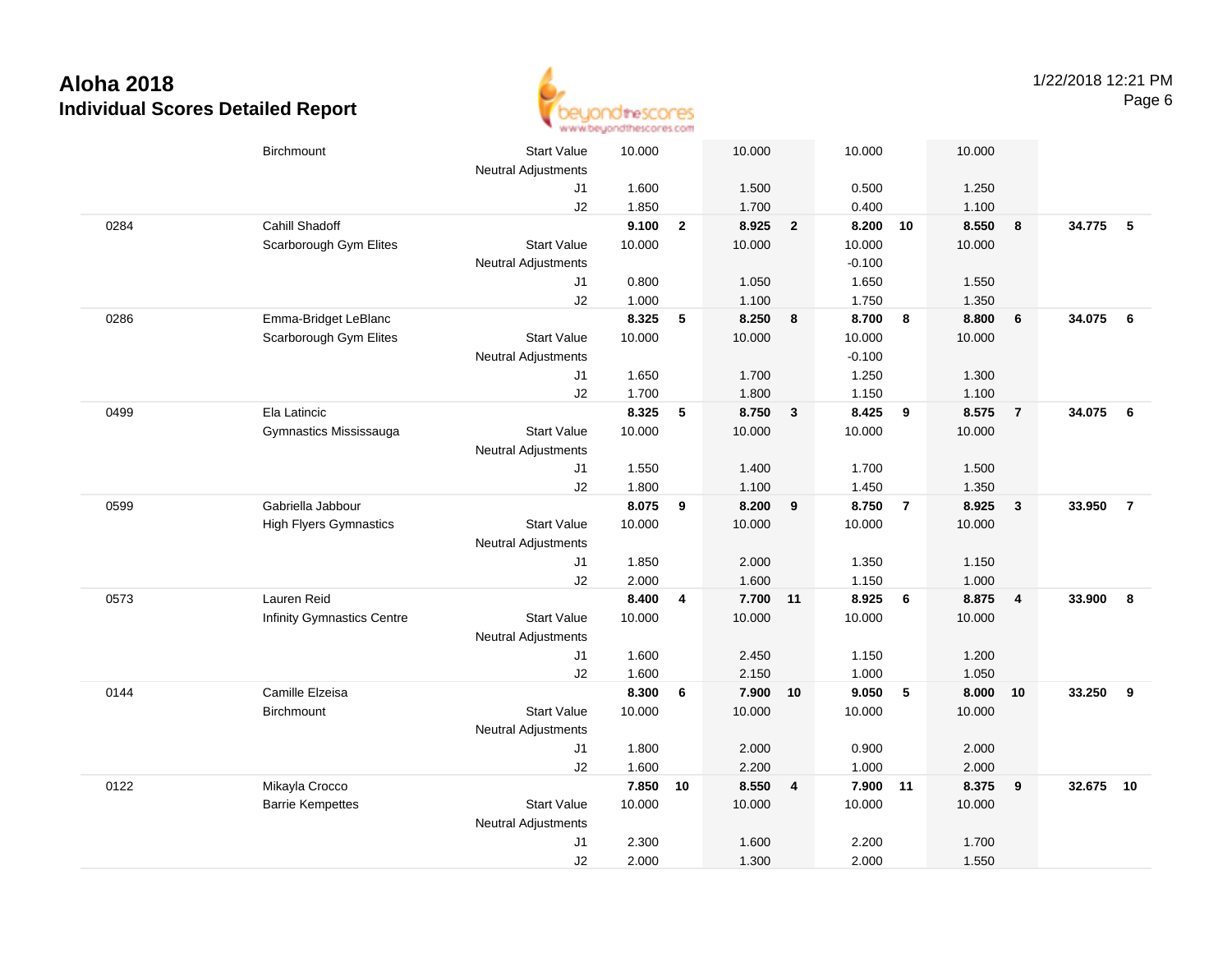

#### **Gymnastics Ontario Level 4**

**Level 4 - 2006 (Age 12) B**

| ID   | <b>League ID</b> | <b>Name</b>                    |                            | <b>VT</b>      | #              | <b>UB</b>      | #                       | <b>BB</b>      | #                       | <b>FX</b>      | #                       | <b>AA</b> | #              |
|------|------------------|--------------------------------|----------------------------|----------------|----------------|----------------|-------------------------|----------------|-------------------------|----------------|-------------------------|-----------|----------------|
| 0532 |                  | <b>Tristen Tigree</b>          |                            | 9.300          | $\mathbf{1}$   | 8.850          | 5                       | 9.000          | $\overline{4}$          | 9.350          | $\overline{2}$          | 36.500    | $\mathbf{1}$   |
|      |                  | Gymnastics Mississauga         | <b>Start Value</b>         | 10.000         |                | 10.000         |                         | 10.000         |                         | 10.000         |                         |           |                |
|      |                  |                                | <b>Neutral Adjustments</b> |                |                |                |                         |                |                         |                |                         |           |                |
|      |                  |                                | J1                         | 0.750          |                | 1.000          |                         | 0.950          |                         | 0.600          |                         |           |                |
|      |                  |                                | J2                         | 0.650          |                | 1.300          |                         | 1.050          |                         | 0.700          |                         |           |                |
| 0374 |                  | Jessica Poole                  |                            | 8.550          | 4              | 9.075          | $\overline{2}$          | 9.350          | $\overline{\mathbf{2}}$ | 9.425          | $\overline{1}$          | 36.400    | $\overline{2}$ |
|      |                  | <b>Whitby Gymnastics</b>       | <b>Start Value</b>         | 10.000         |                | 10.000         |                         | 10.000         |                         | 10.000         |                         |           |                |
|      |                  |                                | Neutral Adjustments        |                |                |                |                         |                |                         |                |                         |           |                |
|      |                  |                                | J1                         | 1.350          |                | 0.850          |                         | 0.600          |                         | 0.500          |                         |           |                |
|      |                  |                                | J2                         | 1.550          |                | 1.000          |                         | 0.700          |                         | 0.650          |                         |           |                |
| 0281 |                  | Sascha Muzzatti                |                            | 8.775          | $\mathbf{3}$   | 9.625          | $\overline{\mathbf{1}}$ | 8.425          | 8                       | 8.900          | 5                       | 35.725    | $\mathbf{3}$   |
|      |                  | Scarborough Gym Elites         | <b>Start Value</b>         | 10.000         |                | 10.000         |                         | 10.000         |                         | 10.000         |                         |           |                |
|      |                  |                                | Neutral Adjustments        |                |                |                |                         |                |                         |                |                         |           |                |
|      |                  |                                | J1                         | 1.350<br>1.100 |                | 0.350<br>0.400 |                         | 1.650          |                         | 1.100          |                         |           |                |
| 0388 |                  | Stephanie Casullo              | J2                         | 9.275          | $\overline{2}$ | 8.925          | $\overline{\mathbf{4}}$ | 1.500<br>8.075 | 10                      | 1.100<br>9.075 | $\overline{\mathbf{4}}$ | 35.350    | $\overline{4}$ |
|      |                  | Gemini Gymnastics              | <b>Start Value</b>         | 10.000         |                | 10.000         |                         | 10.000         |                         | 10.000         |                         |           |                |
|      |                  |                                | <b>Neutral Adjustments</b> |                |                |                |                         | $-0.100$       |                         |                |                         |           |                |
|      |                  |                                | J1                         | 0.650          |                | 1.050          |                         | 1.750          |                         | 1.000          |                         |           |                |
|      |                  |                                | J2                         | 0.800          |                | 1.100          |                         | 1.900          |                         | 0.850          |                         |           |                |
| 0146 |                  | Justine Smith                  |                            | 8.150          | 8              | 8.975          | $\mathbf{3}$            | 9.400          | $\overline{1}$          | 8.625          | $\overline{7}$          | 35.150    | 5              |
|      |                  | Birchmount                     | <b>Start Value</b>         | 10.000         |                | 10.000         |                         | 10.000         |                         | 10.000         |                         |           |                |
|      |                  |                                | <b>Neutral Adjustments</b> |                |                |                |                         | $-0.100$       |                         |                |                         |           |                |
|      |                  |                                | J1                         | 2.000          |                | 0.950          |                         | 0.500          |                         | 1.450          |                         |           |                |
|      |                  |                                | J2                         | 1.700          |                | 1.100          |                         | 0.500          |                         | 1.300          |                         |           |                |
| 0063 |                  | Kaitlin Spencer                |                            | 8.550          | 4              | 7.900          | $\boldsymbol{8}$        | 9.225          | $\overline{\mathbf{3}}$ | 8.650          | 6                       | 34.325    | 6              |
|      |                  | <b>Pulsars Gymnastics Club</b> | <b>Start Value</b>         | 10.000         |                | 10.000         |                         | 10.000         |                         | 10.000         |                         |           |                |
|      |                  |                                | Neutral Adjustments        |                |                |                |                         |                |                         |                |                         |           |                |
|      |                  |                                | J1                         | 1.500          |                | 2.000          |                         | 0.800          |                         | 1.500          |                         |           |                |
|      |                  |                                | J2                         | 1.400          |                | 2.200          |                         | 0.750          |                         | 1.200          |                         |           |                |
| 0145 |                  | Rosie Kiofos                   |                            | 8.500          | 5              | 8.200          | $\overline{7}$          | 8.875          | $6\phantom{.}6$         | 8.575          | 8                       | 34.150    | $\overline{7}$ |
|      |                  | Birchmount                     | <b>Start Value</b>         | 10.000         |                | 10.000         |                         | 10.000         |                         | 10.000         |                         |           |                |
|      |                  |                                | <b>Neutral Adjustments</b> |                |                |                |                         |                |                         |                |                         |           |                |
|      |                  |                                | J1                         | 1.600          |                | 2.000          |                         | 1.100          |                         | 1.450          |                         |           |                |
|      |                  |                                | J2                         | 1.400          |                | 1.600          |                         | 1.150          |                         | 1.400          |                         |           |                |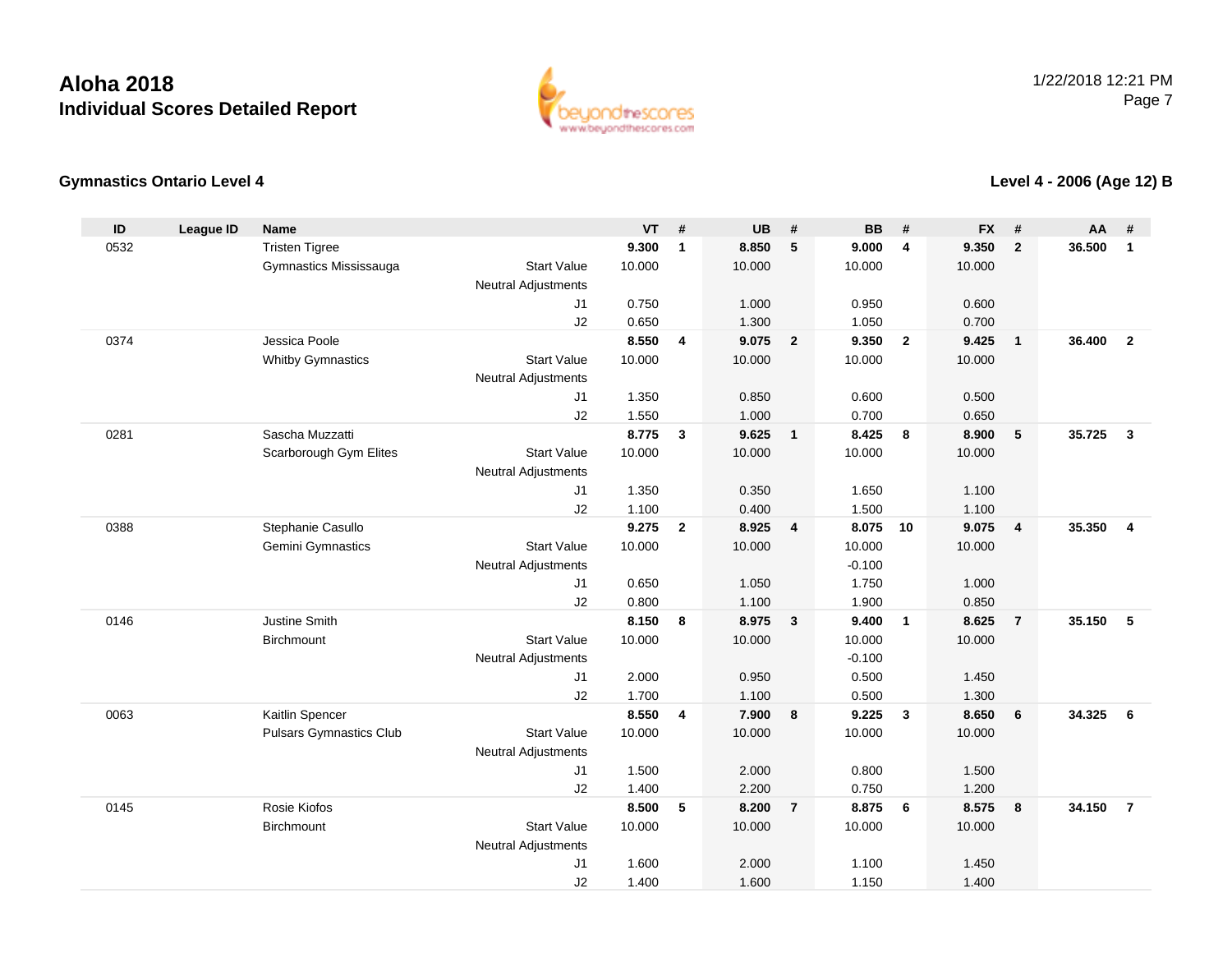

| 0525 | Julia Silva<br>Gymnastics Mississauga            | <b>Start Value</b><br><b>Neutral Adjustments</b><br>J1                   | 8.100<br>10.000<br>1.900          | 9 | 8.725<br>10.000<br>1.350             | $6\overline{6}$ | 8.625<br>10.000<br>1.400                      | $\overline{7}$ | 8.150<br>10.000<br>$-0.100$<br>1.700 | 9                       | 33.600 | - 8 |
|------|--------------------------------------------------|--------------------------------------------------------------------------|-----------------------------------|---|--------------------------------------|-----------------|-----------------------------------------------|----------------|--------------------------------------|-------------------------|--------|-----|
|      |                                                  | J2                                                                       | 1.900                             |   | 1.200                                |                 | 1.350                                         |                | 1.800                                |                         |        |     |
| 0095 | Sarah Cathers<br><b>Alliston Gymnastics Club</b> | <b>Start Value</b><br><b>Neutral Adjustments</b><br>J <sub>1</sub><br>J2 | 8.200<br>10.000<br>1.800<br>1.800 | 7 | 7.550<br>10.000<br>2.500<br>2.400    | 10              | 8.325<br>10.000<br>$-0.100$<br>1.600<br>1.550 | 9              | 9.150<br>10.000<br>0.900<br>0.800    | $\overline{\mathbf{3}}$ | 33.225 | 9   |
| 0257 | Sacha Versace<br>Mariposa                        | <b>Start Value</b><br><b>Neutral Adjustments</b><br>J <sub>1</sub><br>J2 | 8.400<br>10.000<br>1.600<br>1.600 | 6 | 7.050 11<br>10.000<br>3.100<br>2.800 |                 | 8.950<br>10.000<br>1.150<br>0.950             | $5^{\circ}$    | 8.575<br>10.000<br>1.500<br>1.350    | - 8                     | 32.975 | 10  |
| 0043 | Megan Johnson<br><b>Pulsars Gymnastics Club</b>  | <b>Start Value</b><br>Neutral Adjustments<br>J <sub>1</sub><br>J2        | 8.500<br>10.000<br>1.400<br>1.600 | 5 | 7.750<br>10.000<br>2.300<br>2.200    | 9               | 7.775<br>10.000<br>2.350<br>2.100             | 11             | 8.625<br>10.000<br>1.450<br>1.300    | $\overline{7}$          | 32.650 | 11  |

#### **Gymnastics Ontario Level 4**

**Level 4 - 2007 (Age 11) A**

| ID   | League ID | Name                              |                            | <b>VT</b> | #                       | <b>UB</b> | #                       | <b>BB</b> | #              | $FX$ # |                | AA     | - #            |
|------|-----------|-----------------------------------|----------------------------|-----------|-------------------------|-----------|-------------------------|-----------|----------------|--------|----------------|--------|----------------|
| 0423 |           | Claire McFadyen                   |                            | 8.750     | $_{3}$                  | 9.375     | -1                      | 9.625     | 1              | 9.325  |                | 37.075 |                |
|      |           | Gemini Gymnastics                 | <b>Start Value</b>         | 10.000    |                         | 10.000    |                         | 10.000    |                | 10.000 |                |        |                |
|      |           |                                   | <b>Neutral Adjustments</b> |           |                         |           |                         | $-0.100$  |                |        |                |        |                |
|      |           |                                   | J1                         | 1.300     |                         | 0.550     |                         | 0.200     |                | 0.750  |                |        |                |
|      |           |                                   | J2                         | 1.200     |                         | 0.700     |                         | 0.350     |                | 0.600  |                |        |                |
| 0010 |           | Kaia Burgess                      |                            | 8.725     | $\overline{\mathbf{4}}$ | 8.775     | - 5                     | 9.600     | $\overline{2}$ | 8.900  | 3              | 36.000 | $\overline{2}$ |
|      |           | <b>Pulsars Gymnastics Club</b>    | <b>Start Value</b>         | 10.000    |                         | 10.000    |                         | 10.000    |                | 10.000 |                |        |                |
|      |           |                                   | <b>Neutral Adjustments</b> |           |                         |           |                         |           |                |        |                |        |                |
|      |           |                                   | J <sub>1</sub>             | 1.250     |                         | 1.150     |                         | 0.350     |                | 1.200  |                |        |                |
|      |           |                                   | J2                         | 1.300     |                         | 1.300     |                         | 0.450     |                | 1.000  |                |        |                |
| 0555 |           | Isabella Gendron                  |                            | 8.550     | 6 <sup>6</sup>          | 9.150     | $\overline{\mathbf{3}}$ | 9.200     | 4              | 9.000  | $\overline{2}$ | 35.900 | -3             |
|      |           | <b>Infinity Gymnastics Centre</b> | <b>Start Value</b>         | 10.000    |                         | 10.000    |                         | 10.000    |                | 10.000 |                |        |                |
|      |           |                                   | <b>Neutral Adjustments</b> |           |                         |           |                         |           |                |        |                |        |                |
|      |           |                                   | J <sub>1</sub>             | 1.400     |                         | 1.000     |                         | 0.900     |                | 1.000  |                |        |                |
|      |           |                                   | J2                         | 1.500     |                         | 0.700     |                         | 0.700     |                | 1.000  |                |        |                |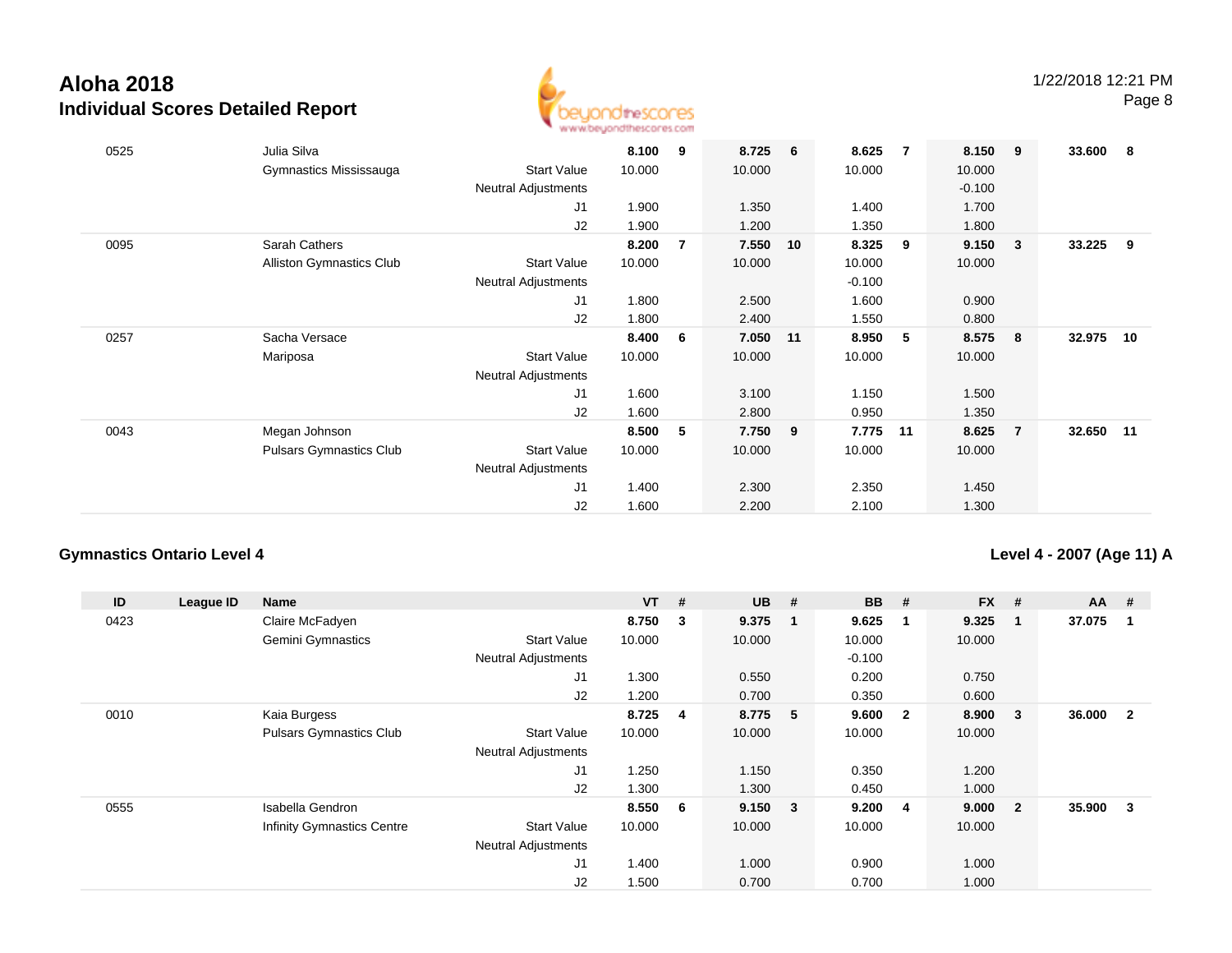

| 0264 | Savanna Benson                    |                            | 9.250  | $\overline{\mathbf{1}}$ | 8.925  | 4              | 8.700  | 9                       | 8.750  | 5                       | 35.625 | 4              |
|------|-----------------------------------|----------------------------|--------|-------------------------|--------|----------------|--------|-------------------------|--------|-------------------------|--------|----------------|
|      | Mariposa                          | <b>Start Value</b>         | 10.000 |                         | 10.000 |                | 10.000 |                         | 10.000 |                         |        |                |
|      |                                   | Neutral Adjustments        |        |                         |        |                |        |                         |        |                         |        |                |
|      |                                   | J1                         | 0.700  |                         | 1.250  |                | 1.200  |                         | 1.300  |                         |        |                |
|      |                                   | J2                         | 0.800  |                         | 0.900  |                | 1.400  |                         | 1.200  |                         |        |                |
| 0574 | Juliet Sarabura                   |                            | 8.800  | $\overline{2}$          | 9.175  | $\overline{2}$ | 9.100  | 5                       | 8.275  | $\overline{7}$          | 35.350 | - 5            |
|      | <b>Infinity Gymnastics Centre</b> | <b>Start Value</b>         | 10.000 |                         | 10.000 |                | 10.000 |                         | 10.000 |                         |        |                |
|      |                                   | <b>Neutral Adjustments</b> |        |                         |        |                |        |                         |        |                         |        |                |
|      |                                   | J1                         | 1.200  |                         | 0.850  |                | 0.850  |                         | 1.850  |                         |        |                |
|      |                                   | J2                         | 1.200  |                         | 0.800  |                | 0.950  |                         | 1.600  |                         |        |                |
| 0369 | Claudia Fera                      |                            | 8.750  | $\mathbf{3}$            | 8.475  | $\overline{7}$ | 8.925  | $\overline{7}$          | 8.800  | $\overline{\mathbf{4}}$ | 34.950 | 6              |
|      | <b>Whitby Gymnastics</b>          | <b>Start Value</b>         | 10.000 |                         | 10.000 |                | 10.000 |                         | 10.000 |                         |        |                |
|      |                                   | <b>Neutral Adjustments</b> |        |                         |        |                |        |                         |        |                         |        |                |
|      |                                   | J1                         | 1.300  |                         | 1.450  |                | 1.150  |                         | 1.100  |                         |        |                |
|      |                                   | J2                         | 1.200  |                         | 1.600  |                | 1.000  |                         | 1.300  |                         |        |                |
| 0403 | Ashlyn Hayward                    |                            | 7.525  | 8                       | 8.650  | 6              | 9.525  | $\overline{\mathbf{3}}$ | 8.750  | 5                       | 34.450 | $\overline{7}$ |
|      | Gemini Gymnastics                 | <b>Start Value</b>         | 10.000 |                         | 10.000 |                | 10.000 |                         | 10.000 |                         |        |                |
|      |                                   | Neutral Adjustments        |        |                         |        |                |        |                         |        |                         |        |                |
|      |                                   | J <sub>1</sub>             | 2.350  |                         | 1.500  |                | 0.350  |                         | 1.300  |                         |        |                |
|      |                                   | J2                         | 2.600  |                         | 1.200  |                | 0.600  |                         | 1.200  |                         |        |                |
| 0271 | Rhiannon Wolf-Hambsch             |                            | 8.700  | 5                       | 7.850  | 9              | 8.950  | 6                       | 8.800  | 4                       | 34.300 | 8              |
|      | Mariposa                          | <b>Start Value</b>         | 10.000 |                         | 10.000 |                | 10.000 |                         | 10.000 |                         |        |                |
|      |                                   | <b>Neutral Adjustments</b> |        |                         |        |                |        |                         |        |                         |        |                |
|      |                                   | J1                         | 1.150  |                         | 2.200  |                | 1.150  |                         | 1.300  |                         |        |                |
|      |                                   | J2                         | 1.450  |                         | 2.100  |                | 0.950  |                         | 1.100  |                         |        |                |
| 0263 | Maeghan Duck                      |                            | 8.300  | $\overline{7}$          | 8.450  | 8              | 8.750  | 8                       | 8.450  | 6                       | 33.950 | 9              |
|      | Mariposa                          | <b>Start Value</b>         | 10.000 |                         | 10.000 |                | 10.000 |                         | 10.000 |                         |        |                |
|      |                                   | <b>Neutral Adjustments</b> |        |                         |        |                |        |                         |        |                         |        |                |
|      |                                   | J1                         | 1.700  |                         | 1.700  |                | 1.350  |                         | 1.600  |                         |        |                |
|      |                                   | J2                         | 1.700  |                         | 1.400  |                | 1.150  |                         | 1.500  |                         |        |                |

#### **Gymnastics Ontario Level 4**

**Level 4 - 2007 (Age 11) B**

| ID   | League ID | Name                     |                            | <b>VT</b> | # | UB     | # | BB.      |   | FX #   | <b>AA</b> | - # |
|------|-----------|--------------------------|----------------------------|-----------|---|--------|---|----------|---|--------|-----------|-----|
| 0409 |           | Alise Kaiser             |                            | 9.300     |   | 9.375  |   | 9.425    | 2 | 9.475  | 37.575    |     |
|      |           | <b>Gemini Gymnastics</b> | <b>Start Value</b>         | 10.000    |   | 10.000 |   | 10.000   |   | 10.000 |           |     |
|      |           |                          | <b>Neutral Adjustments</b> |           |   |        |   | $-0.100$ |   |        |           |     |
|      |           |                          | J1                         | 0.600     |   | 0.550  |   | 0.550    |   | 0.450  |           |     |
|      |           |                          | J2                         | 0.800     |   | 0.700  |   | 0.400    |   | 0.600  |           |     |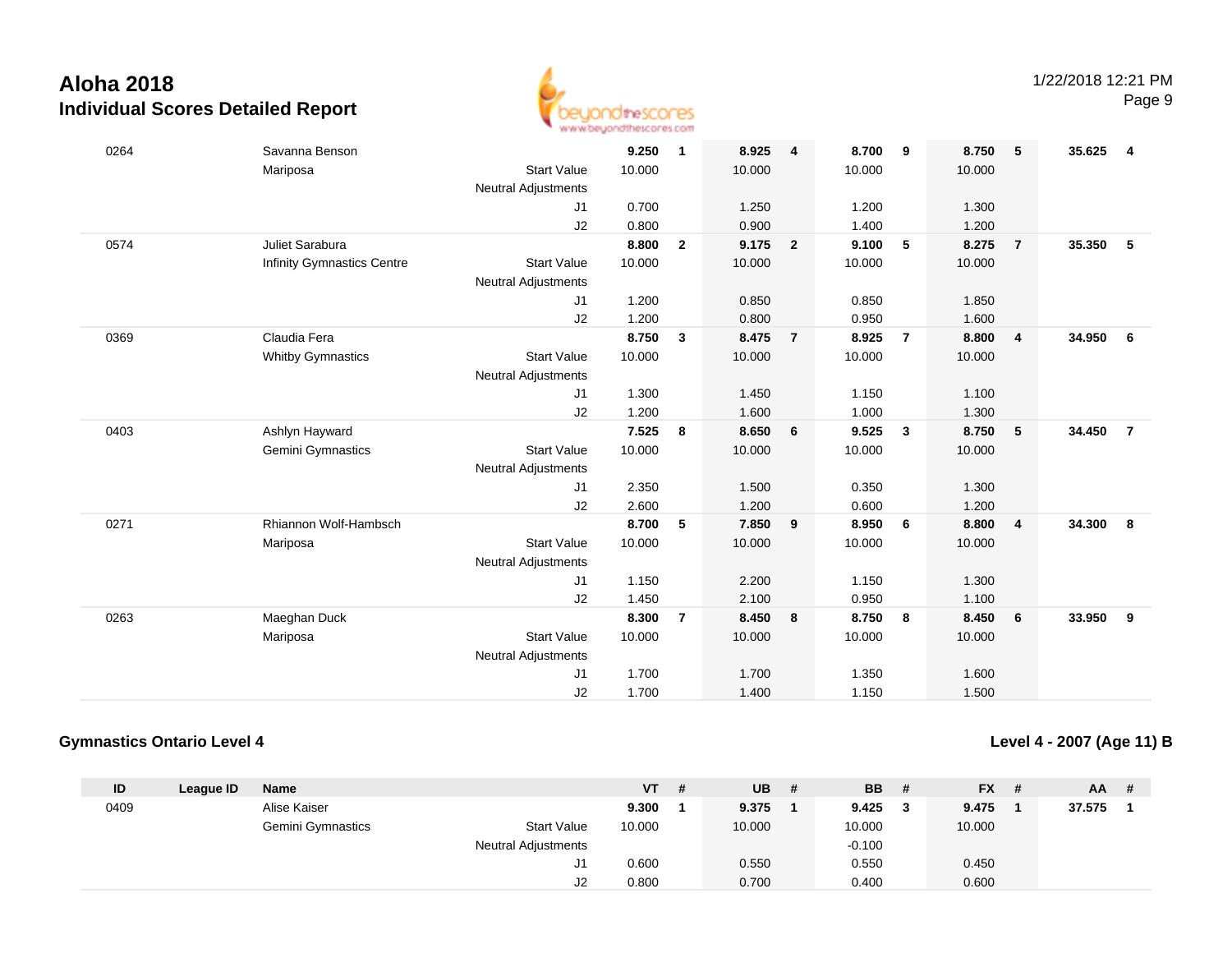

Page 10

| 0077 | Jazmin Zeiger                  |                            | 8.700          | 6              | 9.375          | $\overline{\mathbf{1}}$ | 9.575          | $\overline{1}$   | 8.900          | 5                       | 36.550   | $\overline{2}$          |
|------|--------------------------------|----------------------------|----------------|----------------|----------------|-------------------------|----------------|------------------|----------------|-------------------------|----------|-------------------------|
|      | <b>Pulsars Gymnastics Club</b> | <b>Start Value</b>         | 10.000         |                | 10.000         |                         | 10.000         |                  | 10.000         |                         |          |                         |
|      |                                | <b>Neutral Adjustments</b> |                |                |                |                         |                |                  |                |                         |          |                         |
|      |                                | J1                         | 1.200          |                | 0.750          |                         | 0.300          |                  | 1.050          |                         |          |                         |
|      |                                | J2                         | 1.400          |                | 0.500          |                         | 0.550          |                  | 1.150          |                         |          |                         |
| 0290 | Sienna DesLauriers             |                            | 8.850          | 4              | 9.300          | $\overline{\mathbf{2}}$ | 9.325          | $\overline{4}$   | 8.900          | $\sqrt{5}$              | 36.375   | $\overline{\mathbf{3}}$ |
|      | Scarborough Gym Elites         | <b>Start Value</b>         | 10.000         |                | 10.000         |                         | 10.000         |                  | 10.000         |                         |          |                         |
|      |                                | <b>Neutral Adjustments</b> |                |                |                |                         |                |                  |                |                         |          |                         |
|      |                                | J1                         | 1.300          |                | 0.700          |                         | 0.700          |                  | 1.150          |                         |          |                         |
|      |                                | J2                         | 1.000          |                | 0.700          |                         | 0.650          |                  | 1.050          |                         |          |                         |
| 0372 | Allyson Cleveland              |                            | 8.850          | 4              | 8.450          | 5                       | 9.450          | $\overline{2}$   | 9.050          | $\mathbf{3}$            | 35.800   | 4                       |
|      | <b>Whitby Gymnastics</b>       | <b>Start Value</b>         | 10.000         |                | 10.000         |                         | 10.000         |                  | 10.000         |                         |          |                         |
|      |                                | <b>Neutral Adjustments</b> |                |                |                |                         |                |                  |                |                         |          |                         |
|      |                                | J1                         | 1.200          |                | 1.600          |                         | 0.450          |                  | 1.050          |                         |          |                         |
|      |                                | J2                         | 1.100          |                | 1.500          |                         | 0.650          |                  | 0.850          |                         |          |                         |
| 0551 | Josée DesRoches                |                            | 8.500          | $\overline{7}$ | 8.950          | $\mathbf{3}$            | 9.050          | 6                | 9.075          | $\overline{2}$          | 35.575 5 |                         |
|      | Infinity Gymnastics Centre     | <b>Start Value</b>         | 10.000         |                | 10.000         |                         | 10.000         |                  | 10.000         |                         |          |                         |
|      |                                | <b>Neutral Adjustments</b> |                |                |                |                         |                |                  |                |                         |          |                         |
|      |                                | J1                         | 1.400          |                | 1.200          |                         | 0.950          |                  | 0.950          |                         |          |                         |
|      |                                | J2                         | 1.600          |                | 0.900          |                         | 0.950          |                  | 0.900          |                         |          |                         |
| 0121 | Sierah Shepherd                |                            | 8.900          | $\mathbf{3}$   | 8.250          | $\overline{7}$          | 9.425          | $\mathbf{3}$     | 8.675          | $\overline{7}$          | 35.250   | 6                       |
|      | <b>Barrie Kempettes</b>        | <b>Start Value</b>         | 10.000         |                | 10.000         |                         | 10.000         |                  | 10.000         |                         |          |                         |
|      |                                | <b>Neutral Adjustments</b> |                |                |                |                         |                |                  |                |                         |          |                         |
|      |                                | J1                         | 1.100          |                | 1.700          |                         | 0.550          |                  | 1.350          |                         |          |                         |
| 0265 |                                | J2                         | 1.100<br>9.025 | $\overline{2}$ | 1.800<br>8.125 | 8                       | 0.600<br>9.200 | $-5$             | 1.300<br>8.600 | 9                       | 34.950   | $\overline{7}$          |
|      | <b>Addison Ayers</b>           | <b>Start Value</b>         | 10.000         |                | 10.000         |                         | 10.000         |                  |                |                         |          |                         |
|      | Mariposa                       | <b>Neutral Adjustments</b> |                |                |                |                         |                |                  | 10.000         |                         |          |                         |
|      |                                | J1                         | 1.100          |                | 1.750          |                         | 0.750          |                  | 1.500          |                         |          |                         |
|      |                                | J2                         | 0.850          |                | 2.000          |                         | 0.850          |                  | 1.300          |                         |          |                         |
| 0500 | Joanna Lee                     |                            | 8.300          | 8              | 8.600          | $\overline{\mathbf{4}}$ | 8.925          | $\overline{7}$   | 9.000          | $\overline{\mathbf{4}}$ | 34.825   | 8                       |
|      | Gymnastics Mississauga         | <b>Start Value</b>         | 10.000         |                | 10.000         |                         | 10.000         |                  | 10.000         |                         |          |                         |
|      |                                | <b>Neutral Adjustments</b> |                |                |                |                         |                |                  |                |                         |          |                         |
|      |                                | J1                         | 1.700          |                | 1.500          |                         | 1.050          |                  | 1.000          |                         |          |                         |
|      |                                | J2                         | 1.700          |                | 1.300          |                         | 1.100          |                  | 1.000          |                         |          |                         |
| 0370 | Spencer Danielsen              |                            | 8.775          | 5              | 8.300          | 6                       | 8.625          | $\boldsymbol{8}$ | 8.825          | 6                       | 34.525   | 9                       |
|      | <b>Whitby Gymnastics</b>       | <b>Start Value</b>         | 10.000         |                | 10.000         |                         | 10.000         |                  | 10.000         |                         |          |                         |
|      |                                | <b>Neutral Adjustments</b> |                |                |                |                         | $-0.100$       |                  |                |                         |          |                         |
|      |                                | J1                         | 1.300          |                | 1.800          |                         | 1.350          |                  | 1.250          |                         |          |                         |
|      |                                | J2                         | 1.150          |                | 1.600          |                         | 1.200          |                  | 1.100          |                         |          |                         |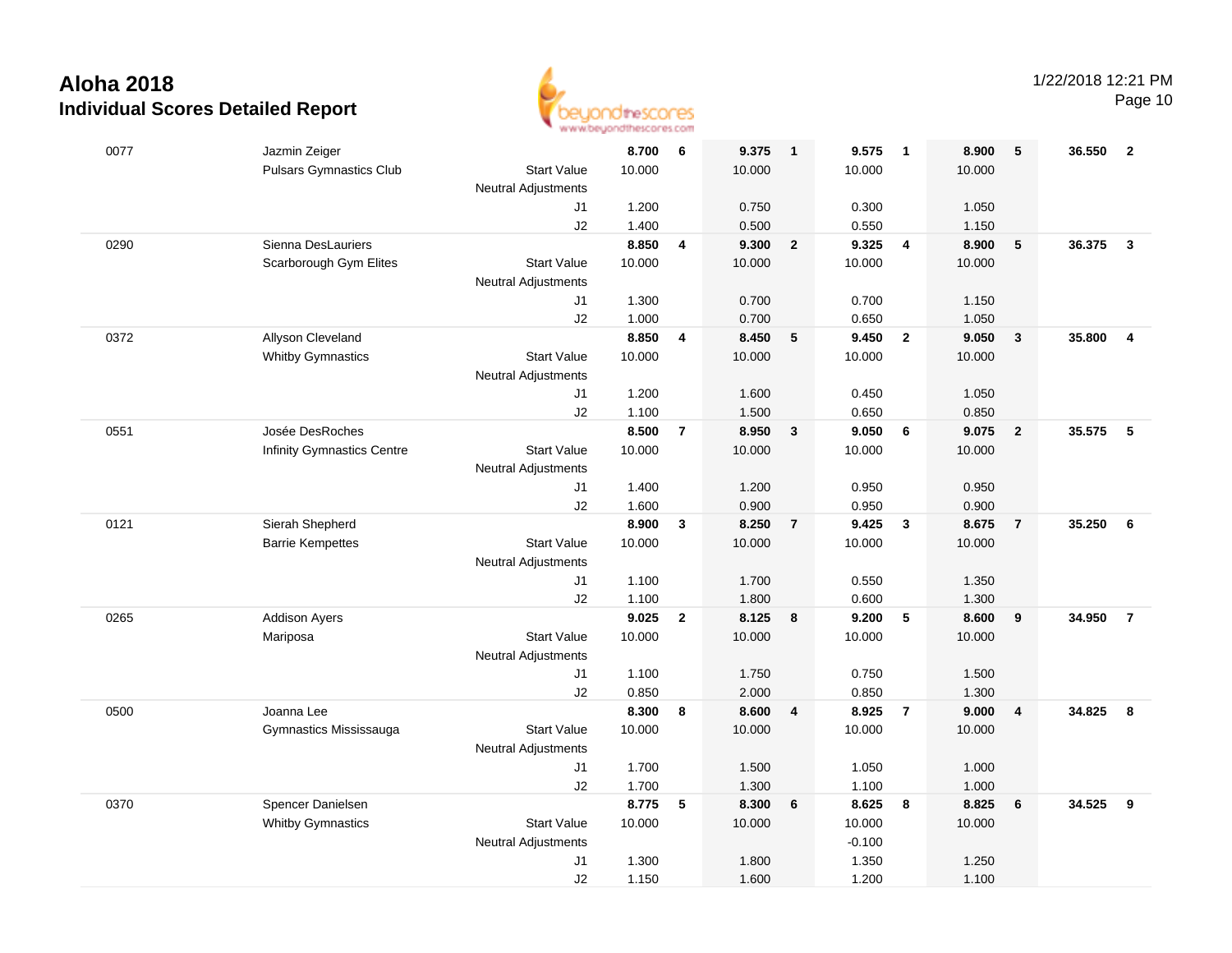

### 1/22/2018 12:21 PM

Page 11

| 0373 | <b>Brynn Scarlett</b>    |                            | 8.700<br>O | 8.950  | 7.950<br>-9 | 8.650<br>- 8 | 34.250<br>10 |
|------|--------------------------|----------------------------|------------|--------|-------------|--------------|--------------|
|      | <b>Whitby Gymnastics</b> | <b>Start Value</b>         | 10.000     | 10.000 | 10.000      | 10.000       |              |
|      |                          | <b>Neutral Adjustments</b> |            |        | $-0.100$    |              |              |
|      |                          | ا ب                        | 1.250      | 0.900  | 2.050       | 1.350        |              |
|      |                          | J2                         | 1.350      | 1.200  | 1.850       |              |              |

#### **Gymnastics Ontario Level 4**

**Level 4 - 2007 (Age 11) C**

| ID   | League ID | <b>Name</b>                     |                            | <b>VT</b> | #              | <b>UB</b> | #              | <b>BB</b> | #              | <b>FX</b> | #              | AA     | #              |
|------|-----------|---------------------------------|----------------------------|-----------|----------------|-----------|----------------|-----------|----------------|-----------|----------------|--------|----------------|
| 0414 |           | Alyssa Kirton                   |                            | 9.250     | 1              | 9.000     | $\overline{2}$ | 9.625     | $\overline{1}$ | 9.250     | $\mathbf{1}$   | 37.125 | $\mathbf{1}$   |
|      |           | Gemini Gymnastics               | <b>Start Value</b>         | 10.000    |                | 10.000    |                | 10.000    |                | 10.000    |                |        |                |
|      |           |                                 | <b>Neutral Adjustments</b> |           |                |           |                |           |                |           |                |        |                |
|      |           |                                 | J1                         | 0.700     |                | 1.000     |                | 0.400     |                | 0.800     |                |        |                |
|      |           |                                 | J2                         | 0.800     |                | 1.000     |                | 0.350     |                | 0.700     |                |        |                |
| 0279 |           | Jasmine Simmons                 |                            | 9.175     | $\overline{2}$ | 9.000     | $\overline{2}$ | 9.575     | $\overline{2}$ | 9.125     | $\overline{2}$ | 36.875 | $\overline{2}$ |
|      |           | Scarborough Gym Elites          | <b>Start Value</b>         | 10.000    |                | 10.000    |                | 10.000    |                | 10.000    |                |        |                |
|      |           |                                 | <b>Neutral Adjustments</b> |           |                |           |                |           |                |           |                |        |                |
|      |           |                                 | J1                         | 0.750     |                | 0.900     |                | 0.500     |                | 0.900     |                |        |                |
|      |           |                                 | J2                         | 0.900     |                | 1.100     |                | 0.350     |                | 0.850     |                |        |                |
| 0024 |           | Lilyann Doner                   |                            | 8.600     | 6              | 9.275     | $\mathbf{1}$   | 8.975     | $\overline{4}$ | 8.825     | 5              | 35.675 | $\mathbf{3}$   |
|      |           | <b>Pulsars Gymnastics Club</b>  | <b>Start Value</b>         | 10.000    |                | 10.000    |                | 10.000    |                | 10.000    |                |        |                |
|      |           |                                 | <b>Neutral Adjustments</b> |           |                |           |                |           |                |           |                |        |                |
|      |           |                                 | J1                         | 1.450     |                | 0.750     |                | 0.850     |                | 1.250     |                |        |                |
|      |           |                                 | J2                         | 1.350     |                | 0.700     |                | 1.200     |                | 1.100     |                |        |                |
| 0269 |           | <b>Brynn Thurlow</b>            |                            | 9.000     | $\mathbf{3}$   | 8.600     | $\mathbf{3}$   | 8.125     | $\overline{7}$ | 9.100     | $\mathbf{3}$   | 34.825 | $\overline{4}$ |
|      |           | Mariposa                        | <b>Start Value</b>         | 10.000    |                | 10.000    |                | 10.000    |                | 10.000    |                |        |                |
|      |           |                                 | <b>Neutral Adjustments</b> |           |                |           |                |           |                |           |                |        |                |
|      |           |                                 | J1                         | 0.900     |                | 1.400     |                | 2.000     |                | 0.950     |                |        |                |
|      |           |                                 | J2                         | 1.100     |                | 1.400     |                | 1.750     |                | 0.850     |                |        |                |
| 0092 |           | Makayla Collis-Sirelpuu         |                            | 8.775     | 5              | 8.050     | $\overline{7}$ | 8.725     | 5              | 8.750     | 6              | 34.300 | 5              |
|      |           | <b>Alliston Gymnastics Club</b> | <b>Start Value</b>         | 10.000    |                | 10.000    |                | 10.000    |                | 10.000    |                |        |                |
|      |           |                                 | <b>Neutral Adjustments</b> |           |                |           |                |           |                |           |                |        |                |
|      |           |                                 | J1                         | 1.350     |                | 2.000     |                | 1.200     |                | 1.350     |                |        |                |
|      |           |                                 | J2                         | 1.100     |                | 1.900     |                | 1.350     |                | 1.150     |                |        |                |
| 0382 |           | Claire Belnap                   |                            | 8.825     | 4              | 8.225     | 6              | 8.675     | 6              | 8.525     | $\overline{7}$ | 34.250 | 6              |
|      |           | <b>Gemini Gymnastics</b>        | <b>Start Value</b>         | 10.000    |                | 10.000    |                | 10.000    |                | 10.000    |                |        |                |
|      |           |                                 | Neutral Adjustments        |           |                |           |                | $-0.100$  |                |           |                |        |                |
|      |           |                                 | J1                         | 1.150     |                | 1.850     |                | 1.300     |                | 1.550     |                |        |                |
|      |           |                                 | J2                         | 1.200     |                | 1.700     |                | 1.150     |                | 1.400     |                |        |                |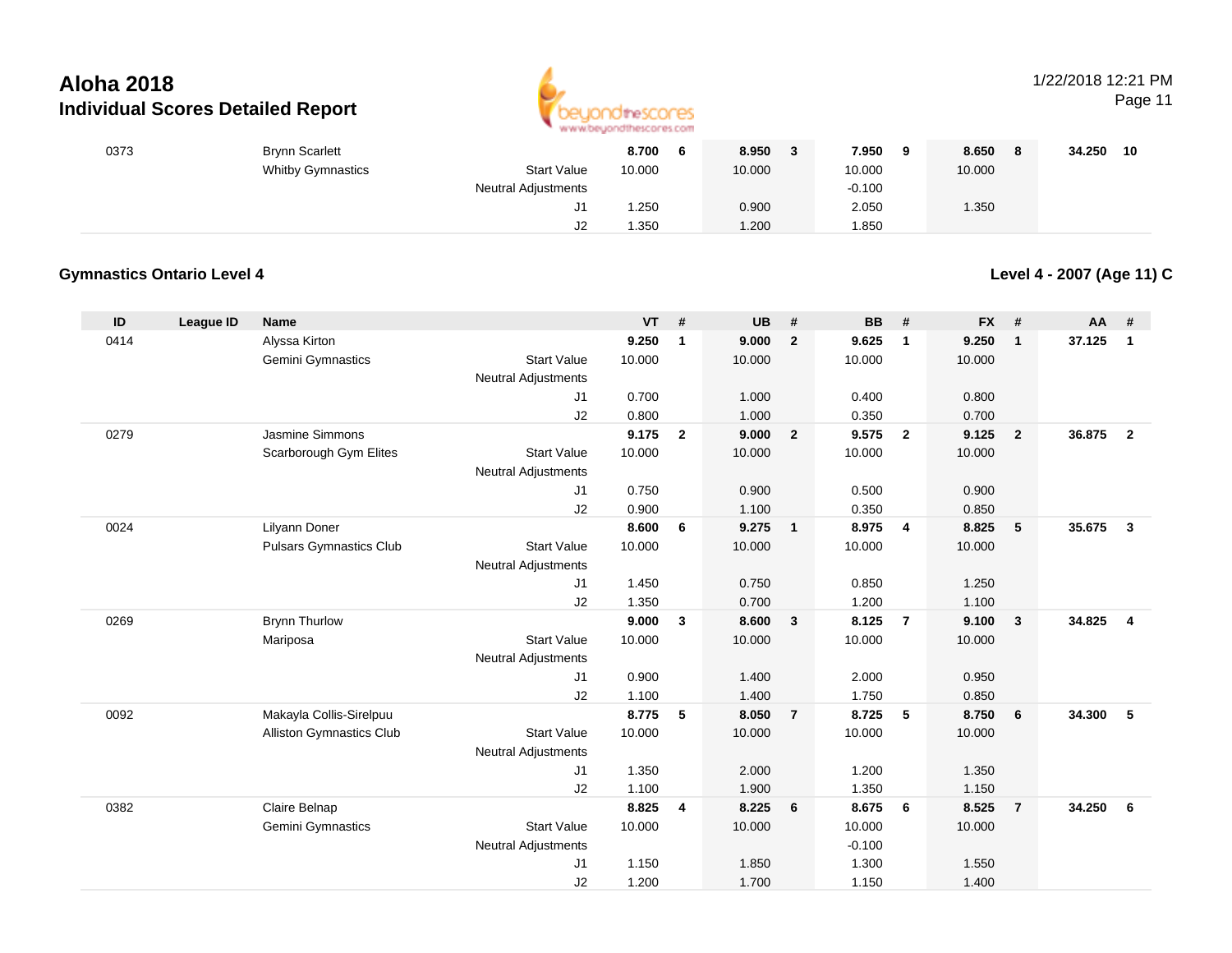

| 0371 | Abby Stevens             |                            | 8.600  | 6 | 8.450   | -5 | 8.100 8  | 9.075  | -4 | 34.225 | 7   |
|------|--------------------------|----------------------------|--------|---|---------|----|----------|--------|----|--------|-----|
|      | <b>Whitby Gymnastics</b> | <b>Start Value</b>         | 10.000 |   | 10.000  |    | 10.000   | 10.000 |    |        |     |
|      |                          | <b>Neutral Adjustments</b> |        |   |         |    | $-0.400$ |        |    |        |     |
|      |                          | J1                         | 1.450  |   | 1.500   |    | 1.450    | 1.000  |    |        |     |
|      |                          | J2                         | 1.350  |   | 1.600   |    | 1.550    | 0.850  |    |        |     |
| 0266 | Emma Hand                |                            | 7.750  |   | 8.525 4 |    | 9.375 3  | 8.525  |    | 34.175 | - 8 |
|      | Mariposa                 | <b>Start Value</b>         | 10.000 |   | 10.000  |    | 10.000   | 10.000 |    |        |     |
|      |                          | <b>Neutral Adjustments</b> |        |   |         |    |          |        |    |        |     |
|      |                          | J1                         | 2.100  |   | 1.550   |    | 0.750    | 1.500  |    |        |     |
|      |                          | J2                         | 2.400  |   | 1.400   |    | 0.500    | 1.450  |    |        |     |

#### **Gymnastics Ontario Level 4**

**Level 4 - 2005 (Age 13) A**

| ID   | League ID | <b>Name</b>                       |                            | <b>VT</b> | #  | <b>UB</b> | #              | <b>BB</b> | #              | <b>FX</b> | #              | AA     | #                       |
|------|-----------|-----------------------------------|----------------------------|-----------|----|-----------|----------------|-----------|----------------|-----------|----------------|--------|-------------------------|
| 0411 |           | Vanessa Kelly                     |                            | 8.850     | 5  | 9.050     | 3              | 9.500     | $\overline{1}$ | 9.200     | $\mathbf{1}$   | 36.600 | $\mathbf{1}$            |
|      |           | Gemini Gymnastics                 | <b>Start Value</b>         | 10.000    |    | 10.000    |                | 10.000    |                | 10.000    |                |        |                         |
|      |           |                                   | <b>Neutral Adjustments</b> |           |    |           |                |           |                |           |                |        |                         |
|      |           |                                   | J1                         | 1.100     |    | 1.100     |                | 0.550     |                | 0.750     |                |        |                         |
|      |           |                                   | J2                         | 1.200     |    | 0.800     |                | 0.450     |                | 0.850     |                |        |                         |
| 0434 |           | Kyla Parker                       |                            | 8.550     | 9  | 9.225     | $\mathbf{1}$   | 8.750     | 8              | 9.200     | $\overline{1}$ | 35.725 | $\mathbf{2}$            |
|      |           | Gemini Gymnastics                 | <b>Start Value</b>         | 10.000    |    | 10.000    |                | 10.000    |                | 10.000    |                |        |                         |
|      |           |                                   | Neutral Adjustments        |           |    |           |                | $-0.100$  |                |           |                |        |                         |
|      |           |                                   | J1                         | 1.400     |    | 0.850     |                | 1.050     |                | 0.700     |                |        |                         |
|      |           |                                   | J2                         | 1.500     |    | 0.700     |                | 1.250     |                | 0.900     |                |        |                         |
| 0432 |           | Danielle Murray                   |                            | 9.050     | 1  | 8.500     | 6              | 9.100     | $\mathbf{3}$   | 8.975     | $\mathbf{3}$   | 35.625 | $\mathbf{3}$            |
|      |           | <b>Gemini Gymnastics</b>          | <b>Start Value</b>         | 10.000    |    | 10.000    |                | 10.000    |                | 10.000    |                |        |                         |
|      |           |                                   | <b>Neutral Adjustments</b> |           |    |           |                |           |                |           |                |        |                         |
|      |           |                                   | J1                         | 0.900     |    | 1.500     |                | 0.800     |                | 0.950     |                |        |                         |
|      |           |                                   | J2                         | 1.000     |    | 1.500     |                | 1.000     |                | 1.100     |                |        |                         |
| 0395 |           | Shannon Davie                     |                            | 8.625     | 8  | 9.075     | $\overline{2}$ | 8.675     | 10             | 8.825     | 5              | 35.200 | $\overline{\mathbf{4}}$ |
|      |           | <b>Gemini Gymnastics</b>          | <b>Start Value</b>         | 10.000    |    | 10.000    |                | 10.000    |                | 10.000    |                |        |                         |
|      |           |                                   | <b>Neutral Adjustments</b> |           |    |           |                | $-0.100$  |                |           |                |        |                         |
|      |           |                                   | J1                         | 1.300     |    | 0.950     |                | 1.300     |                | 1.200     |                |        |                         |
|      |           |                                   | J2                         | 1.450     |    | 0.900     |                | 1.150     |                | 1.150     |                |        |                         |
| 0558 |           | Sophie Griffith                   |                            | 8.475     | 10 | 9.075     | $\overline{2}$ | 9.000     | 5              | 8.650     | $\overline{7}$ | 35.200 | $\overline{4}$          |
|      |           | <b>Infinity Gymnastics Centre</b> | <b>Start Value</b>         | 10.000    |    | 10.000    |                | 10.000    |                | 10.000    |                |        |                         |
|      |           |                                   | <b>Neutral Adjustments</b> |           |    |           |                |           |                |           |                |        |                         |
|      |           |                                   | J1                         | 1.650     |    | 0.850     |                | 1.000     |                | 1.300     |                |        |                         |
|      |           |                                   | J2                         | 1.400     |    | 1.000     |                | 1.000     |                | 1.400     |                |        |                         |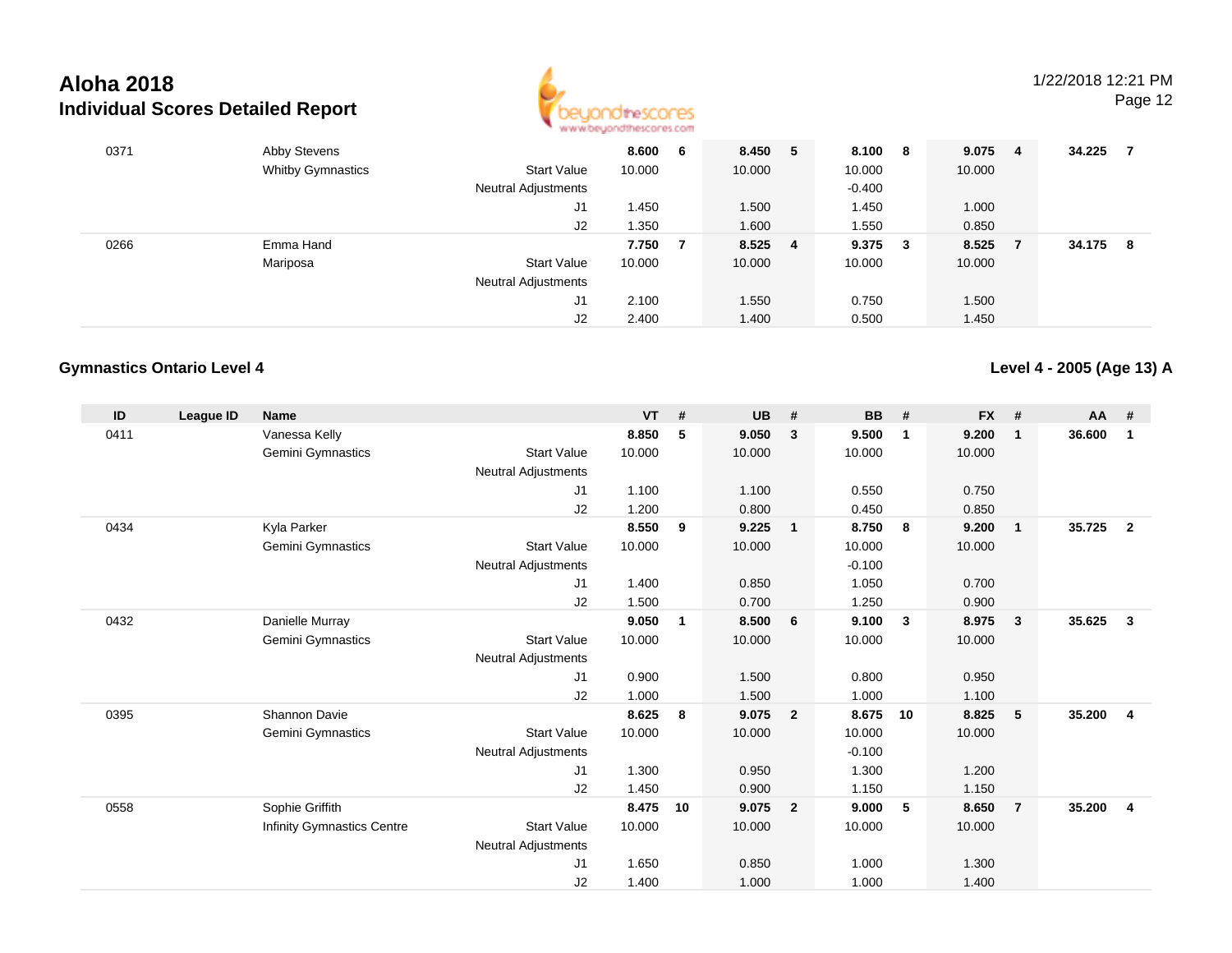

Page 13

| 0120 | Kyrah Shepherd                    |                            | 8.675  | $\overline{7}$ | 8.550        | 5              | 8.950  | 6                       | 8.700  | 6              | 34.875 | 5                       |
|------|-----------------------------------|----------------------------|--------|----------------|--------------|----------------|--------|-------------------------|--------|----------------|--------|-------------------------|
|      | <b>Barrie Kempettes</b>           | <b>Start Value</b>         | 10.000 |                | 10.000       |                | 10.000 |                         | 10.000 |                |        |                         |
|      |                                   | Neutral Adjustments        |        |                |              |                |        |                         |        |                |        |                         |
|      |                                   | J <sub>1</sub>             | 1.300  |                | 1.600        |                | 0.950  |                         | 1.400  |                |        |                         |
|      |                                   | J2                         | 1.350  |                | 1.300        |                | 1.150  |                         | 1.200  |                |        |                         |
| 0289 | <b>Chelsea Ellis</b>              |                            | 8.700  | 6              | 8.050        | 9              | 8.700  | 9                       | 9.175  | $\overline{2}$ | 34.625 | 6                       |
|      | Scarborough Gym Elites            | <b>Start Value</b>         | 10.000 |                | 10.000       |                | 10.000 |                         | 10.000 |                |        |                         |
|      |                                   | <b>Neutral Adjustments</b> |        |                |              |                |        |                         |        |                |        |                         |
|      |                                   | J1                         | 1.300  |                | 2.000        |                | 1.400  |                         | 0.850  |                |        |                         |
|      |                                   | J2                         | 1.300  |                | 1.900        |                | 1.200  |                         | 0.800  |                |        |                         |
| 0548 | <b>Coralee Clowes</b>             |                            | 8.925  | $\mathbf{3}$   | 8.150        | $\overline{7}$ | 8.775  | $\overline{7}$          | 8.350  | 8              | 34.200 | $\overline{7}$          |
|      | <b>Infinity Gymnastics Centre</b> | <b>Start Value</b>         | 10.000 |                | 10.000       |                | 10.000 |                         | 10.000 |                |        |                         |
|      |                                   | <b>Neutral Adjustments</b> |        |                |              |                |        |                         |        |                |        |                         |
|      |                                   | J1                         | 1.250  |                | 2.000        |                | 1.300  |                         | 1.700  |                |        |                         |
|      |                                   | J2                         | 0.900  |                | 1.700        |                | 1.150  |                         | 1.600  |                |        |                         |
| 0585 | Dana King                         |                            | 8.950  | $\overline{2}$ | 7.150        | 10             | 9.125  | $\overline{\mathbf{2}}$ | 8.950  | $\overline{4}$ | 34.175 | $\overline{\mathbf{8}}$ |
|      | Gemini Gymnastics                 | <b>Start Value</b>         | 10.000 |                | 10.000       |                | 10.000 |                         | 10.000 |                |        |                         |
|      |                                   | <b>Neutral Adjustments</b> |        |                |              |                |        |                         |        |                |        |                         |
|      |                                   | J1                         | 1.050  |                | 3.000        |                | 0.800  |                         | 1.100  |                |        |                         |
|      |                                   | J2                         | 1.050  |                | 2.700        |                | 0.950  |                         | 1.000  |                |        |                         |
| 0248 | Martina Montague                  |                            | 7.900  | 11             | 8.100        | 8              | 9.025  | 4                       | 8.950  | $\overline{4}$ | 33.975 | 9                       |
|      | Sault Ste Marie Gymnastics Club   | <b>Start Value</b>         | 10.000 |                | 10.000       |                | 10.000 |                         | 10.000 |                |        |                         |
|      |                                   | Neutral Adjustments        |        |                |              |                |        |                         |        |                |        |                         |
|      |                                   | J1                         | 1.900  |                | 2.000        |                | 0.900  |                         | 1.150  |                |        |                         |
|      |                                   | J2                         | 2.300  |                | 1.800        |                | 1.050  |                         | 0.950  |                |        |                         |
| 0259 | <b>Emily Hamilton</b>             |                            | 5.000  | 12             | 8.950        | $\overline{4}$ | 9.025  | $\overline{4}$          | 8.950  | $\overline{4}$ | 31.925 | 10                      |
|      | Mariposa                          | <b>Start Value</b>         | 10.000 |                | 10.000       |                | 10.000 |                         | 10.000 |                |        |                         |
|      |                                   | <b>Neutral Adjustments</b> |        |                |              |                |        |                         |        |                |        |                         |
|      |                                   | J1                         | 5.000  |                | 1.000        |                | 1.050  |                         | 1.050  |                |        |                         |
|      |                                   | J2                         | 5.000  |                | 1.100        |                | 0.900  |                         | 1.050  |                |        |                         |
| 0549 | Sarah Convery                     |                            | 8.900  | 4              | <b>X.XXX</b> | $\sim$         | 7.800  | 11                      | 8.650  | $\overline{7}$ | 25.350 | 11                      |
|      | <b>Infinity Gymnastics Centre</b> | <b>Start Value</b>         | 10.000 |                |              |                | 10.000 |                         | 10.000 |                |        |                         |
|      |                                   | <b>Neutral Adjustments</b> |        |                |              |                |        |                         |        |                |        |                         |
|      |                                   | J1                         | 1.100  |                |              |                | 2.300  |                         | 1.450  |                |        |                         |
|      |                                   | J2                         | 1.100  |                |              |                | 2.100  |                         | 1.250  |                |        |                         |

**Gymnastics Ontario Level 4**

**Level 4 - 2005 (Age 13) B**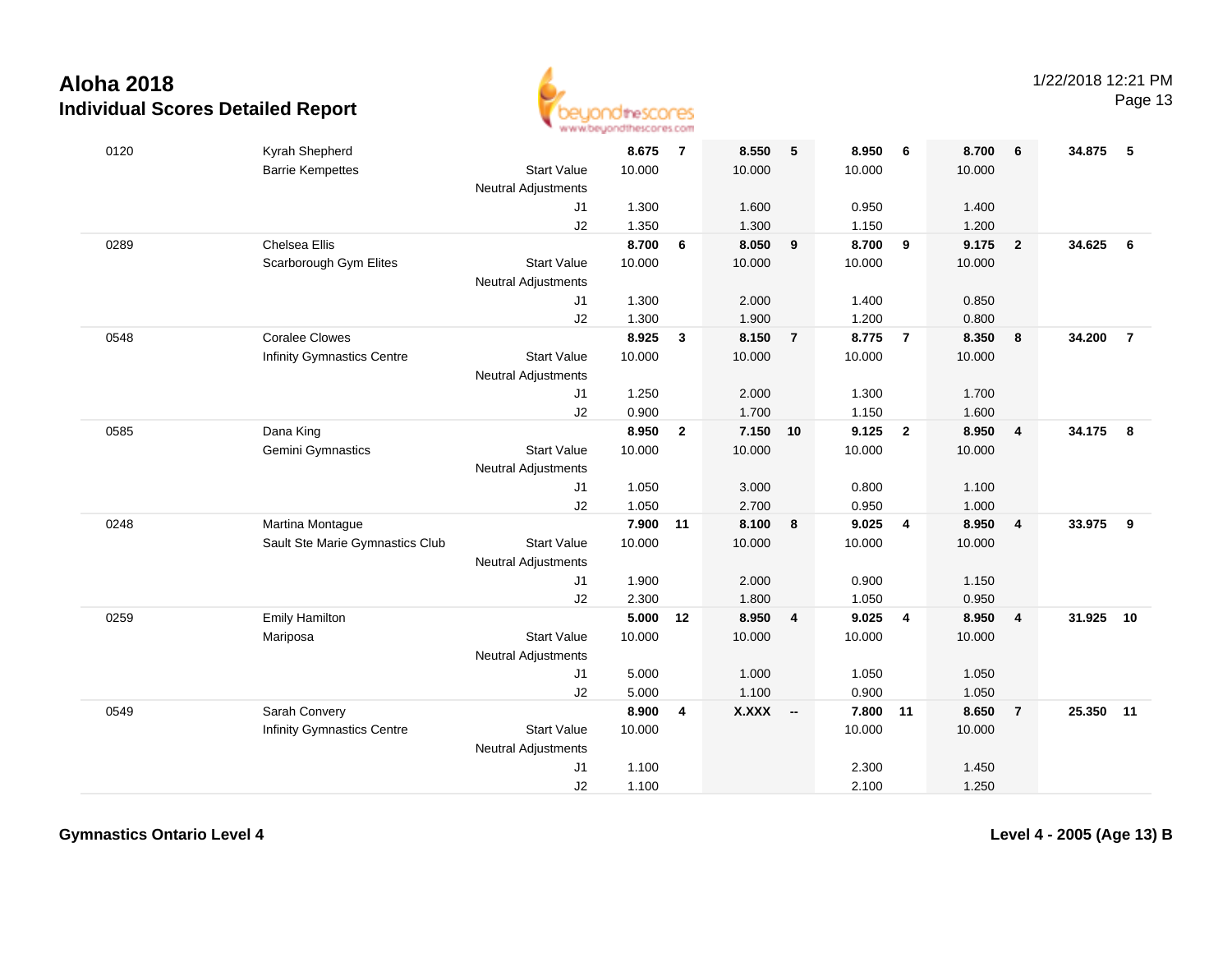

| ID   | <b>League ID</b> | <b>Name</b>                     |                            | <b>VT</b> | #              | <b>UB</b> | #              | <b>BB</b> | #                       | <b>FX</b> | #                       | AA     | #              |
|------|------------------|---------------------------------|----------------------------|-----------|----------------|-----------|----------------|-----------|-------------------------|-----------|-------------------------|--------|----------------|
| 0436 |                  | Sofya Pekarskaya                |                            | 8.625     | 6              | 9.725     | $\mathbf{1}$   | 9.825     | $\mathbf{1}$            | 9.150     | $\sqrt{5}$              | 37.325 | $\mathbf{1}$   |
|      |                  | Gemini Gymnastics               | <b>Start Value</b>         | 10.000    |                | 10.000    |                | 10.000    |                         | 10.000    |                         |        |                |
|      |                  |                                 | <b>Neutral Adjustments</b> |           |                |           |                |           |                         |           |                         |        |                |
|      |                  |                                 | J1                         | 1.350     |                | 0.350     |                | 0.200     |                         | 0.900     |                         |        |                |
|      |                  |                                 | J2                         | 1.400     |                | 0.200     |                | 0.150     |                         | 0.800     |                         |        |                |
| 0449 |                  | Ava Spooner                     |                            | 9.125     | $\mathbf{1}$   | 8.950     | $\overline{4}$ | 9.600     | $\overline{2}$          | 9.400     | $\overline{2}$          | 37.075 | $\overline{2}$ |
|      |                  | Gemini Gymnastics               | <b>Start Value</b>         | 10.000    |                | 10.000    |                | 10.000    |                         | 10.000    |                         |        |                |
|      |                  |                                 | <b>Neutral Adjustments</b> |           |                |           |                |           |                         |           |                         |        |                |
|      |                  |                                 | J1                         | 0.950     |                | 1.100     |                | 0.350     |                         | 0.500     |                         |        |                |
|      |                  |                                 | J2                         | 0.800     |                | 1.000     |                | 0.450     |                         | 0.700     |                         |        |                |
| 0097 |                  | <b>Bailey Turnbull</b>          |                            | 8.800     | 4              | 8.925     | 5              | 9.425     | $\overline{\mathbf{3}}$ | 9.250     | $\overline{4}$          | 36.400 | $\overline{3}$ |
|      |                  | <b>Alliston Gymnastics Club</b> | <b>Start Value</b>         | 10.000    |                | 10.000    |                | 10.000    |                         | 10.000    |                         |        |                |
|      |                  |                                 | Neutral Adjustments        |           |                |           |                |           |                         |           |                         |        |                |
|      |                  |                                 | J1                         | 1.200     |                | 1.150     |                | 0.550     |                         | 0.750     |                         |        |                |
|      |                  |                                 | J2                         | 1.200     |                | 1.000     |                | 0.600     |                         | 0.750     |                         |        |                |
| 0598 |                  | Isabella Gismondi               |                            | 8.750     | 5              | 9.000     | 3              | 8.875     | 8                       | 9.425     | $\overline{1}$          | 36.050 | $\overline{4}$ |
|      |                  | <b>High Flyers Gymnastics</b>   | <b>Start Value</b>         | 10.000    |                | 10.000    |                | 10.000    |                         | 10.000    |                         |        |                |
|      |                  |                                 | <b>Neutral Adjustments</b> |           |                |           |                |           |                         |           |                         |        |                |
|      |                  |                                 | J1                         | 1.200     |                | 1.000     |                | 1.100     |                         | 0.550     |                         |        |                |
|      |                  |                                 | J2                         | 1.300     |                | 1.000     |                | 1.150     |                         | 0.600     |                         |        |                |
| 0123 |                  | Ava Collins                     |                            | 8.100     | 9              | 9.200     | $\overline{2}$ | 9.125     | 5                       | 9.300     | $\overline{\mathbf{3}}$ | 35.725 | 5              |
|      |                  | <b>Barrie Kempettes</b>         | <b>Start Value</b>         | 10.000    |                | 10.000    |                | 10.000    |                         | 10.000    |                         |        |                |
|      |                  |                                 | <b>Neutral Adjustments</b> |           |                |           |                |           |                         |           |                         |        |                |
|      |                  |                                 | J1                         | 1.900     |                | 0.900     |                | 0.850     |                         | 0.750     |                         |        |                |
|      |                  |                                 | J2                         | 1.900     |                | 0.700     |                | 0.900     |                         | 0.650     |                         |        |                |
| 0358 |                  | <b>Brooklyn Thomlinson</b>      |                            | 8.950     | $\overline{2}$ | 8.850     | 6              | 9.275     | $\overline{4}$          | 8.475     | 9                       | 35.550 | - 6            |
|      |                  | Sault YMCA Gymnastic Club       | <b>Start Value</b>         | 10.000    |                | 10.000    |                | 10.000    |                         | 10.000    |                         |        |                |
|      |                  |                                 | <b>Neutral Adjustments</b> |           |                |           |                | $-0.100$  |                         |           |                         |        |                |
|      |                  |                                 | J1                         | 1.100     |                | 1.200     |                | 0.500     |                         | 1.600     |                         |        |                |
|      |                  |                                 | J2                         | 1.000     |                | 1.100     |                | 0.750     |                         | 1.450     |                         |        |                |
| 0443 |                  | Cianna Saxinger                 |                            | 8.850     | $\mathbf{3}$   | 8.725     | 8              | 8.550     | 9                       | 8.975     | 8                       | 35.100 | $\overline{7}$ |
|      |                  | Gemini Gymnastics               | <b>Start Value</b>         | 10.000    |                | 10.000    |                | 10.000    |                         | 10.000    |                         |        |                |
|      |                  |                                 | <b>Neutral Adjustments</b> |           |                |           |                | $-0.100$  |                         |           |                         |        |                |
|      |                  |                                 | J1                         | 1.100     |                | 1.350     |                | 1.450     |                         | 1.100     |                         |        |                |
|      |                  |                                 | J2                         | 1.200     |                | 1.200     |                | 1.250     |                         | 0.950     |                         |        |                |
| 0125 |                  | Sofia Ireland                   |                            | 8.050     | 10             | 8.825     | $\overline{7}$ | 9.100     | 6                       | 9.000     | $\overline{7}$          | 34.975 | 8              |
|      |                  | <b>Barrie Kempettes</b>         | <b>Start Value</b>         | 10.000    |                | 10.000    |                | 10.000    |                         | 10.000    |                         |        |                |
|      |                  |                                 | <b>Neutral Adjustments</b> |           |                |           |                |           |                         |           |                         |        |                |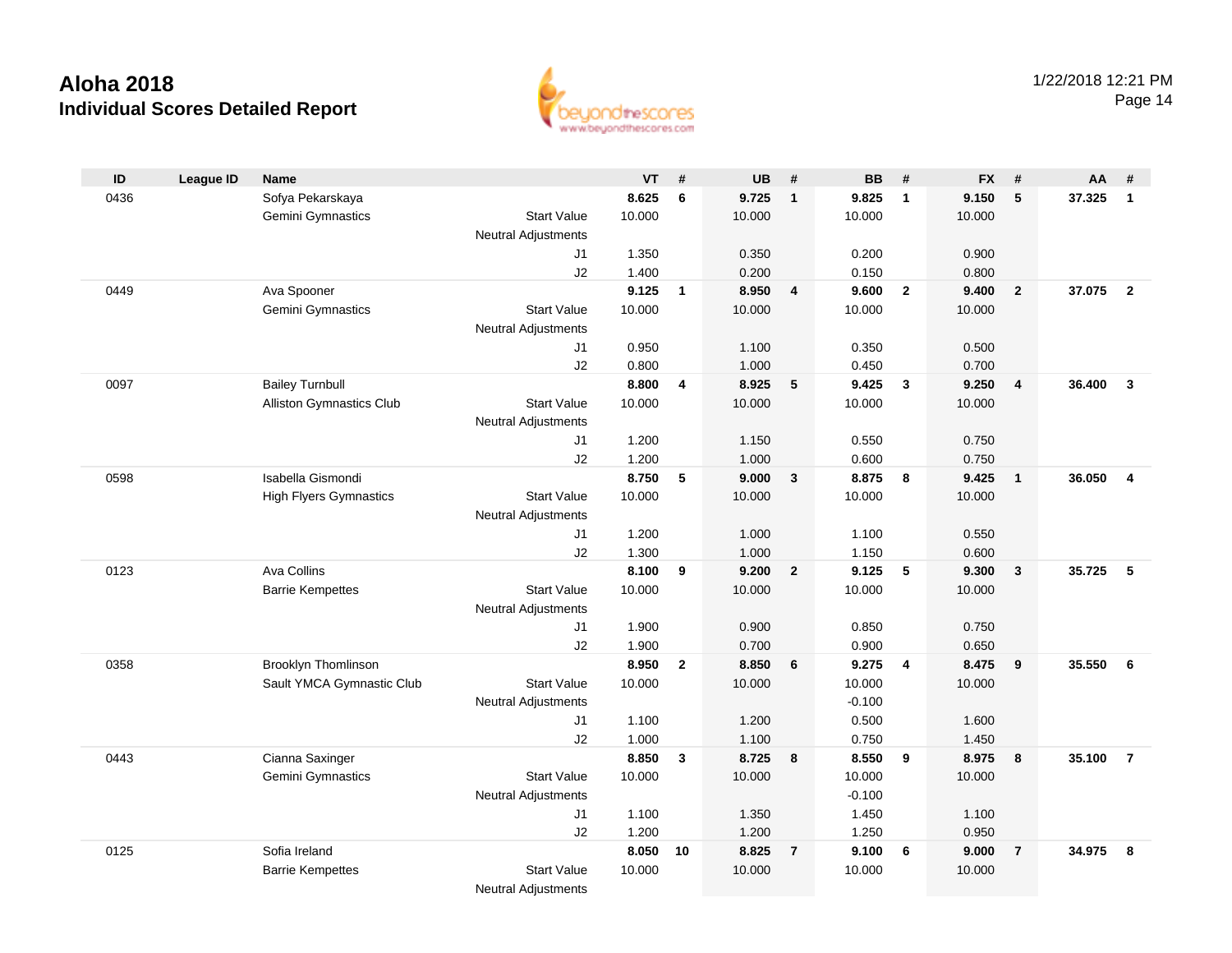

|      |                                | J1                         | 1.800  |                | 1.350     | 0.900    |    | 1.050  |       |        |     |
|------|--------------------------------|----------------------------|--------|----------------|-----------|----------|----|--------|-------|--------|-----|
|      |                                | J2                         | 2.100  |                | 1.000     | 0.900    |    | 0.950  |       |        |     |
| 0258 | Rianna Platt                   |                            | 8.300  | 7              | $8.225$ 9 | 8.900    | 7  | 9.050  | 6     | 34.475 | - 9 |
|      | Mariposa                       | <b>Start Value</b>         | 10.000 |                | 10.000    | 10.000   |    | 10.000 |       |        |     |
|      |                                | <b>Neutral Adjustments</b> |        |                |           |          |    |        |       |        |     |
|      |                                | J1                         | 1.700  |                | 1.950     | 1.100    |    | 0.900  |       |        |     |
|      |                                | J2                         | 1.700  |                | 1.600     | 1.100    |    | 1.000  |       |        |     |
| 0064 | Zoie Stein                     |                            | 8.950  | $\overline{2}$ | 8.150 10  | 8.000    | 10 | 7.425  | $-11$ | 32.525 | 10  |
|      | <b>Pulsars Gymnastics Club</b> | <b>Start Value</b>         | 10.000 |                | 10.000    | 10.000   |    | 10.000 |       |        |     |
|      |                                | <b>Neutral Adjustments</b> |        |                |           |          |    |        |       |        |     |
|      |                                | J1                         | 1.200  |                | 1.800     | 2.100    |    | 2.750  |       |        |     |
|      |                                | J2                         | 0.900  |                | 1.900     | 1.900    |    | 2.400  |       |        |     |
| 0124 | Monica Reid                    |                            | 8.125  | 8              | 5.950 11  | 7.975    | 11 | 8.350  | 10    | 30.400 | 11  |
|      | <b>Barrie Kempettes</b>        | <b>Start Value</b>         | 10.000 |                | 10.000    | 10.000   |    | 10.000 |       |        |     |
|      |                                | <b>Neutral Adjustments</b> |        |                |           | $-0.100$ |    |        |       |        |     |
|      |                                | J <sub>1</sub>             | 1.950  |                | 4.200     | 1.900    |    | 1.800  |       |        |     |
|      |                                | J2                         | 1.800  |                | 3.900     | 1.950    |    | 1.500  |       |        |     |

#### **Gymnastics Ontario Level 4**

**Level 4 - 2004 (Age 14)**

| ID   | League ID | Name                     |                            | <b>VT</b> | # | <b>UB</b> | #                       | <b>BB</b> | #                       | <b>FX</b> | #              | $AA$ # |              |
|------|-----------|--------------------------|----------------------------|-----------|---|-----------|-------------------------|-----------|-------------------------|-----------|----------------|--------|--------------|
| 0390 |           | Emma Coote               |                            | 9.300     | 3 | 9.575     | $\overline{\mathbf{1}}$ | 8.750     | 9                       | 9.200     | 3              | 36.825 | -1           |
|      |           | <b>Gemini Gymnastics</b> | <b>Start Value</b>         | 10.000    |   | 10.000    |                         | 10.000    |                         | 10.000    |                |        |              |
|      |           |                          | <b>Neutral Adjustments</b> |           |   |           |                         | $-0.100$  |                         |           |                |        |              |
|      |           |                          | J <sub>1</sub>             | 0.700     |   | 0.450     |                         | 1.150     |                         | 0.850     |                |        |              |
|      |           |                          | J2                         | 0.700     |   | 0.400     |                         | 1.150     |                         | 0.750     |                |        |              |
| 0438 |           | Mila Poupard             |                            | 9.250     | 4 | 8.850     | $\overline{\mathbf{3}}$ | 9.325     | $\mathbf{3}$            | 9.375     | 1              | 36.800 | $\mathbf{2}$ |
|      |           | <b>Gemini Gymnastics</b> | <b>Start Value</b>         | 10.000    |   | 10.000    |                         | 10.000    |                         | 10.000    |                |        |              |
|      |           |                          | <b>Neutral Adjustments</b> |           |   |           |                         |           |                         |           |                |        |              |
|      |           |                          | J1                         | 0.700     |   | 1.000     |                         | 0.650     |                         | 0.650     |                |        |              |
|      |           |                          | J2                         | 0.800     |   | 1.300     |                         | 0.700     |                         | 0.600     |                |        |              |
| 0148 |           | Bianca Barsan            |                            | 9.100     | 5 | 8.600     | $\overline{4}$          | 9.625     | $\mathbf 1$             | 9.300     | $\overline{2}$ | 36.625 | $\mathbf{3}$ |
|      |           | <b>Birchmount</b>        | <b>Start Value</b>         | 10.000    |   | 10.000    |                         | 10.000    |                         | 10.000    |                |        |              |
|      |           |                          | Neutral Adjustments        |           |   |           |                         |           |                         |           |                |        |              |
|      |           |                          | J1                         | 0.900     |   | 1.300     |                         | 0.400     |                         | 0.700     |                |        |              |
|      |           |                          | J2                         | 0.900     |   | 1.500     |                         | 0.350     |                         | 0.700     |                |        |              |
| 0375 |           | Madeline Walker          |                            | 9.400     | 1 | 8.850     | $\overline{\mathbf{3}}$ | 9.350     | $\overline{\mathbf{2}}$ | 9.025     | 5              | 36.625 | 3            |
|      |           | <b>Whitby Gymnastics</b> | <b>Start Value</b>         | 10.000    |   | 10.000    |                         | 10.000    |                         | 10.000    |                |        |              |
|      |           |                          | <b>Neutral Adjustments</b> |           |   |           |                         |           |                         |           |                |        |              |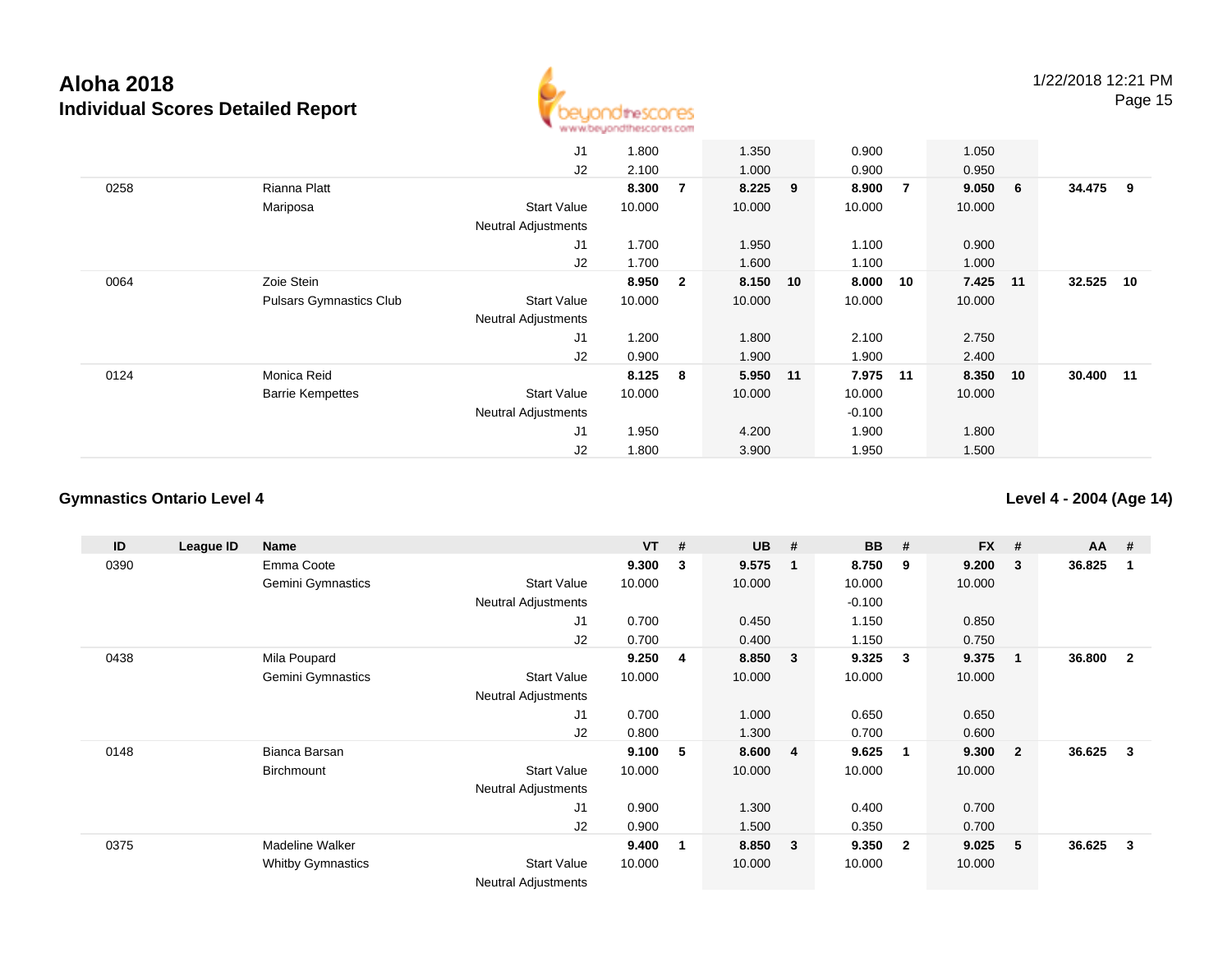

|      |                                 | J1                         | 0.650  |                | 1.300    |                 | 0.500          |                | 1.000          |                |           |                |
|------|---------------------------------|----------------------------|--------|----------------|----------|-----------------|----------------|----------------|----------------|----------------|-----------|----------------|
|      |                                 | J2                         | 0.550  |                | 1.000    |                 | 0.800          |                | 0.950          |                |           |                |
| 0098 | Kate Wadge                      |                            | 9.325  | $\overline{2}$ | 9.075    | $\overline{2}$  | 8.950          | 8              | 9.125          | $\overline{4}$ | 36.475    | $\overline{4}$ |
|      | Alliston Gymnastics Club        | <b>Start Value</b>         | 10.000 |                | 10.000   |                 | 10.000         |                | 10.000         |                |           |                |
|      |                                 | <b>Neutral Adjustments</b> |        |                |          |                 |                |                |                |                |           |                |
|      |                                 | J1                         | 0.650  |                | 0.950    |                 | 1.100          |                | 0.900          |                |           |                |
|      |                                 | J2                         | 0.700  |                | 0.900    |                 | 1.000          |                | 0.850          |                |           |                |
| 0260 | Jordyn Thurlow                  |                            | 9.025  | 6              | 7.850    | 6               | 9.100          | 5              | 8.950          | 6              | 34.925    | 5              |
|      | Mariposa                        | <b>Start Value</b>         | 10.000 |                | 10.000   |                 | 10.000         |                | 10.000         |                |           |                |
|      |                                 | <b>Neutral Adjustments</b> |        |                |          |                 |                |                |                |                |           |                |
|      |                                 | J1                         | 0.800  |                | 2.300    |                 | 0.900          |                | 1.100          |                |           |                |
|      |                                 | J2                         | 1.150  |                | 2.000    |                 | 0.900          |                | 1.000          |                |           |                |
| 0247 | Madison Ingram                  |                            | 8.450  | 9              | 8.850    | $\mathbf{3}$    | 9.000          | 6              | 8.500          | 12             | 34.800    | 6              |
|      | Sault Ste Marie Gymnastics Club | <b>Start Value</b>         | 10.000 |                | 10.000   |                 | 10.000         |                | 10.000         |                |           |                |
|      |                                 | <b>Neutral Adjustments</b> |        |                |          |                 |                |                |                |                |           |                |
|      |                                 | J1                         | 1.600  |                | 1.000    |                 | 0.900          |                | 1.650          |                |           |                |
|      |                                 | J2                         | 1.500  |                | 1.300    |                 | 1.100          |                | 1.350          |                |           |                |
| 0008 | Meaghan Brown                   |                            | 8.975  | $\overline{7}$ | 7.625    | 8               | 8.975          | $\overline{7}$ | 8.850          | $\overline{7}$ | 34.425    | $\overline{7}$ |
|      | <b>Pulsars Gymnastics Club</b>  | <b>Start Value</b>         | 10.000 |                | 10.000   |                 | 10.000         |                | 10.000         |                |           |                |
|      |                                 | <b>Neutral Adjustments</b> |        |                |          |                 |                |                |                |                |           |                |
|      |                                 | J1                         | 1.150  |                | 2.450    |                 | 1.100          |                | 1.200          |                |           |                |
|      |                                 | J2                         | 0.900  |                | 2.300    |                 | 0.950          |                | 1.100          |                |           |                |
| 0061 | Maliha Shrestha                 |                            | 8.350  | 10             | 8.325    | $5\phantom{.0}$ | 8.675          | 10             | 8.775          | 8              | 34.125    | 8              |
|      | <b>Pulsars Gymnastics Club</b>  | <b>Start Value</b>         | 10.000 |                | 10.000   |                 | 10.000         |                | 10.000         |                |           |                |
|      |                                 | <b>Neutral Adjustments</b> | 1.550  |                | 1.750    |                 |                |                |                |                |           |                |
|      |                                 | J1<br>J2                   | 1.750  |                | 1.600    |                 | 1.300<br>1.350 |                | 1.350<br>1.100 |                |           |                |
| 0126 | Hanna Olson                     |                            | 9.250  | 4              | 7.750    | $\overline{7}$  | 8.175 12       |                | 8.650          | 9              | 33.825    | 9              |
|      | <b>Barrie Kempettes</b>         | <b>Start Value</b>         | 10.000 |                | 10.000   |                 | 10.000         |                | 10.000         |                |           |                |
|      |                                 | <b>Neutral Adjustments</b> |        |                |          |                 | $-0.100$       |                |                |                |           |                |
|      |                                 | J1                         | 0.800  |                | 2.300    |                 | 1.600          |                | 1.450          |                |           |                |
|      |                                 | J2                         | 0.700  |                | 2.200    |                 | 1.850          |                | 1.250          |                |           |                |
| 0250 | <b>Tianna Hicks</b>             |                            | 8.050  | 11             | 7.000    | 9               | 8.500          | 11             | 8.525          | 11             | 32.075 10 |                |
|      | Sault Ste Marie Gymnastics Club | <b>Start Value</b>         | 10.000 |                | 10.000   |                 | 10.000         |                | 10.000         |                |           |                |
|      |                                 | <b>Neutral Adjustments</b> |        |                |          |                 |                |                |                |                |           |                |
|      |                                 | J1                         | 2.000  |                | 3.200    |                 | 1.600          |                | 1.450          |                |           |                |
|      |                                 | J2                         | 1.900  |                | 2.800    |                 | 1.400          |                | 1.500          |                |           |                |
| 0018 | Nicole Da Costa                 |                            | 8.825  | 8              | X.XXX -- |                 | 9.125          | $\overline{4}$ | 8.550          | 10             | 26.500    | 11             |
|      | <b>Pulsars Gymnastics Club</b>  | <b>Start Value</b>         | 10.000 |                |          |                 | 10.000         |                | 10.000         |                |           |                |
|      |                                 | <b>Neutral Adjustments</b> |        |                |          |                 |                |                |                |                |           |                |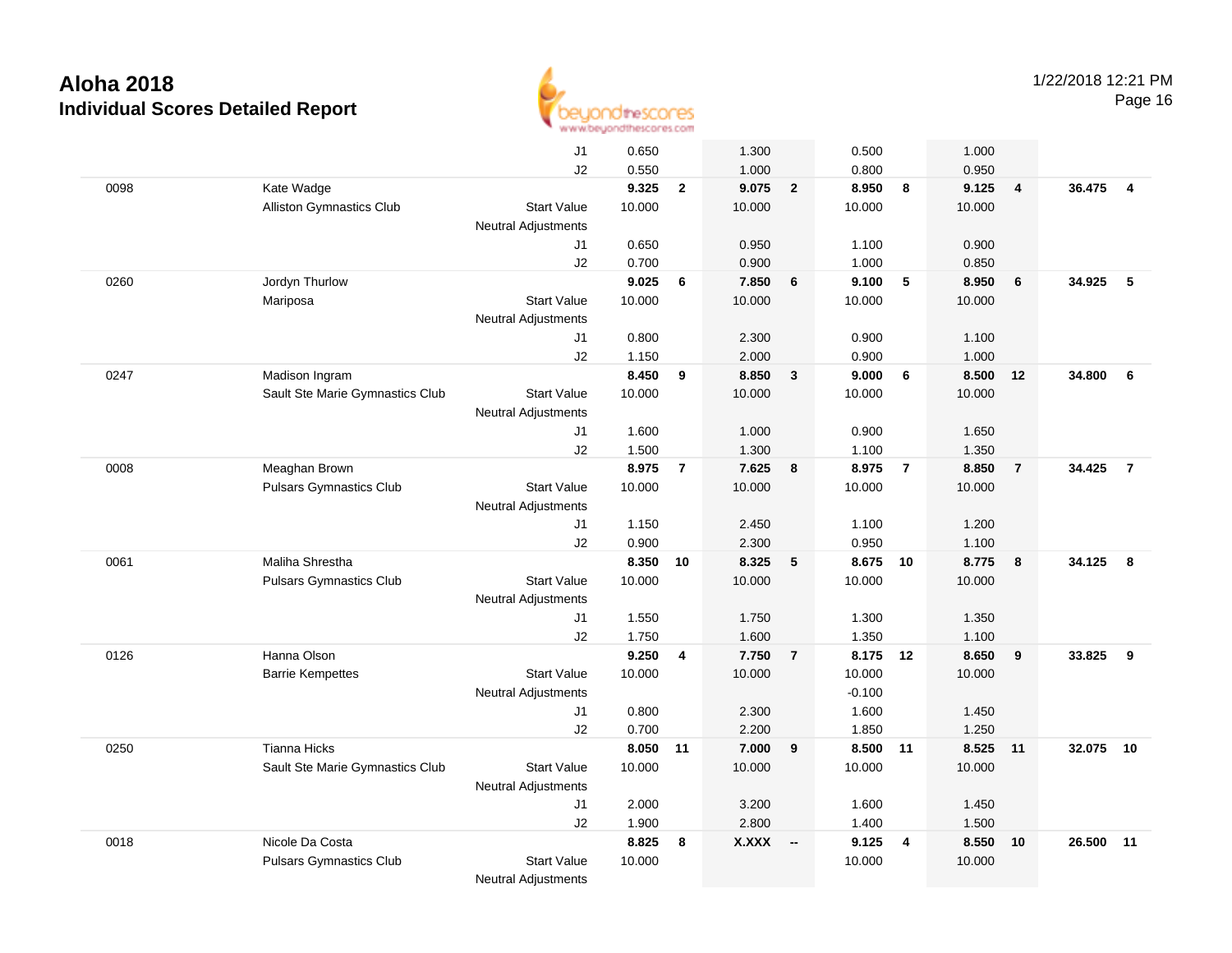

| J1 | 1.350 | 0.900 | 1.350 |  |
|----|-------|-------|-------|--|
| J2 | 1.000 | 0.850 | 1.550 |  |

#### **Gymnastics Ontario Level 4**

**Level 4 - 2003 & Earlier (Age 15+)**

| ID   | <b>League ID</b> | <b>Name</b>                       |                            | VT     | #              | <b>UB</b> | #                       | <b>BB</b> | #                       | <b>FX</b> | #              | AA     | #              |
|------|------------------|-----------------------------------|----------------------------|--------|----------------|-----------|-------------------------|-----------|-------------------------|-----------|----------------|--------|----------------|
| 0376 |                  | Talia Ciampo                      |                            | 8.750  | $\mathbf{2}$   | 8.975     | $\overline{2}$          | 8.400     | 8                       | 8.950     | $\mathbf{1}$   | 35.075 | $\mathbf{1}$   |
|      |                  | <b>Whitby Gymnastics</b>          | <b>Start Value</b>         | 10.000 |                | 10.000    |                         | 10.000    |                         | 10.000    |                |        |                |
|      |                  |                                   | <b>Neutral Adjustments</b> |        |                |           |                         |           |                         |           |                |        |                |
|      |                  |                                   | J1                         | 1.200  |                | 1.050     |                         | 1.700     |                         | 1.100     |                |        |                |
|      |                  |                                   | J2                         | 1.300  |                | 1.000     |                         | 1.500     |                         | 1.000     |                |        |                |
| 0128 |                  | Renee Carrique                    |                            | 8.400  | 6              | 9.000     | $\overline{1}$          | 8.900     | $\overline{4}$          | 8.725     | 5              | 35.025 | $\overline{2}$ |
|      |                  | <b>Barrie Kempettes</b>           | <b>Start Value</b>         | 10.000 |                | 10.000    |                         | 10.000    |                         | 10.000    |                |        |                |
|      |                  |                                   | <b>Neutral Adjustments</b> |        |                |           |                         | $-0.100$  |                         |           |                |        |                |
|      |                  |                                   | J1                         | 1.600  |                | 1.150     |                         | 1.050     |                         | 1.350     |                |        |                |
|      |                  |                                   | J2                         | 1.600  |                | 0.850     |                         | 0.950     |                         | 1.200     |                |        |                |
| 0292 |                  | Jessica Zajac                     |                            | 8.875  | $\mathbf{1}$   | 7.425     | 8                       | 9.525     | $\overline{\mathbf{1}}$ | 8.825     | $\mathbf{3}$   | 34.650 | $\mathbf{3}$   |
|      |                  | Scarborough Gym Elites            | <b>Start Value</b>         | 10.000 |                | 10.000    |                         | 10.000    |                         | 10.000    |                |        |                |
|      |                  |                                   | <b>Neutral Adjustments</b> |        |                |           |                         |           |                         |           |                |        |                |
|      |                  |                                   | J1                         | 1.200  |                | 2.750     |                         | 0.400     |                         | 1.150     |                |        |                |
|      |                  |                                   | J <sub>2</sub>             | 1.050  |                | 2.400     |                         | 0.550     |                         | 1.200     |                |        |                |
| 0565 |                  | Claire McDowell                   |                            | 8.475  | 4              | 8.200     | $\overline{4}$          | 9.075     | $\overline{\mathbf{2}}$ | 8.900     | $\overline{2}$ | 34.650 | $\mathbf{3}$   |
|      |                  | <b>Infinity Gymnastics Centre</b> | <b>Start Value</b>         | 10.000 |                | 10.000    |                         | 10.000    |                         | 10.000    |                |        |                |
|      |                  |                                   | <b>Neutral Adjustments</b> |        |                |           |                         |           |                         |           |                |        |                |
|      |                  |                                   | J1                         | 1.450  |                | 2.000     |                         | 0.850     |                         | 1.200     |                |        |                |
|      |                  |                                   | J2                         | 1.600  |                | 1.600     |                         | 1.000     |                         | 1.000     |                |        |                |
| 0337 |                  | Madalyn McCarthy                  |                            | 8.400  | 6              | 8.775     | $\overline{\mathbf{3}}$ | 8.800     | 5                       | 8.550     | $\overline{7}$ | 34.525 | $\overline{4}$ |
|      |                  | <b>Simcoe Gliders Gymnastics</b>  | <b>Start Value</b>         | 10.000 |                | 10.000    |                         | 10.000    |                         | 10.000    |                |        |                |
|      |                  |                                   | <b>Neutral Adjustments</b> |        |                |           |                         |           |                         |           |                |        |                |
|      |                  |                                   | J1                         | 1.700  |                | 1.450     |                         | 1.050     |                         | 1.550     |                |        |                |
|      |                  |                                   | J2                         | 1.500  |                | 1.000     |                         | 1.350     |                         | 1.350     |                |        |                |
| 0336 |                  | Sierra Beamish                    |                            | 8.475  | $\overline{4}$ | 8.075     | $-5$                    | 8.950     | $\overline{\mathbf{3}}$ | 8.625     | 6              | 34.125 | 5              |
|      |                  | Simcoe Gliders Gymnastics         | <b>Start Value</b>         | 10.000 |                | 10.000    |                         | 10.000    |                         | 10.000    |                |        |                |
|      |                  |                                   | <b>Neutral Adjustments</b> |        |                |           |                         | $-0.100$  |                         |           |                |        |                |
|      |                  |                                   | J1                         | 1.550  |                | 2.150     |                         | 1.050     |                         | 1.350     |                |        |                |
|      |                  |                                   | J2                         | 1.500  |                | 1.700     |                         | 0.850     |                         | 1.400     |                |        |                |
| 0058 |                  | Dayna Rothensee                   |                            | 8.425  | 5              | 8.200     | $\overline{\mathbf{4}}$ | 9.075     | $\overline{2}$          | 8.400     | 8              | 34.100 | 6              |
|      |                  | <b>Pulsars Gymnastics Club</b>    | <b>Start Value</b>         | 10.000 |                | 10.000    |                         | 10.000    |                         | 10.000    |                |        |                |
|      |                  |                                   | <b>Neutral Adjustments</b> |        |                |           |                         |           |                         |           |                |        |                |